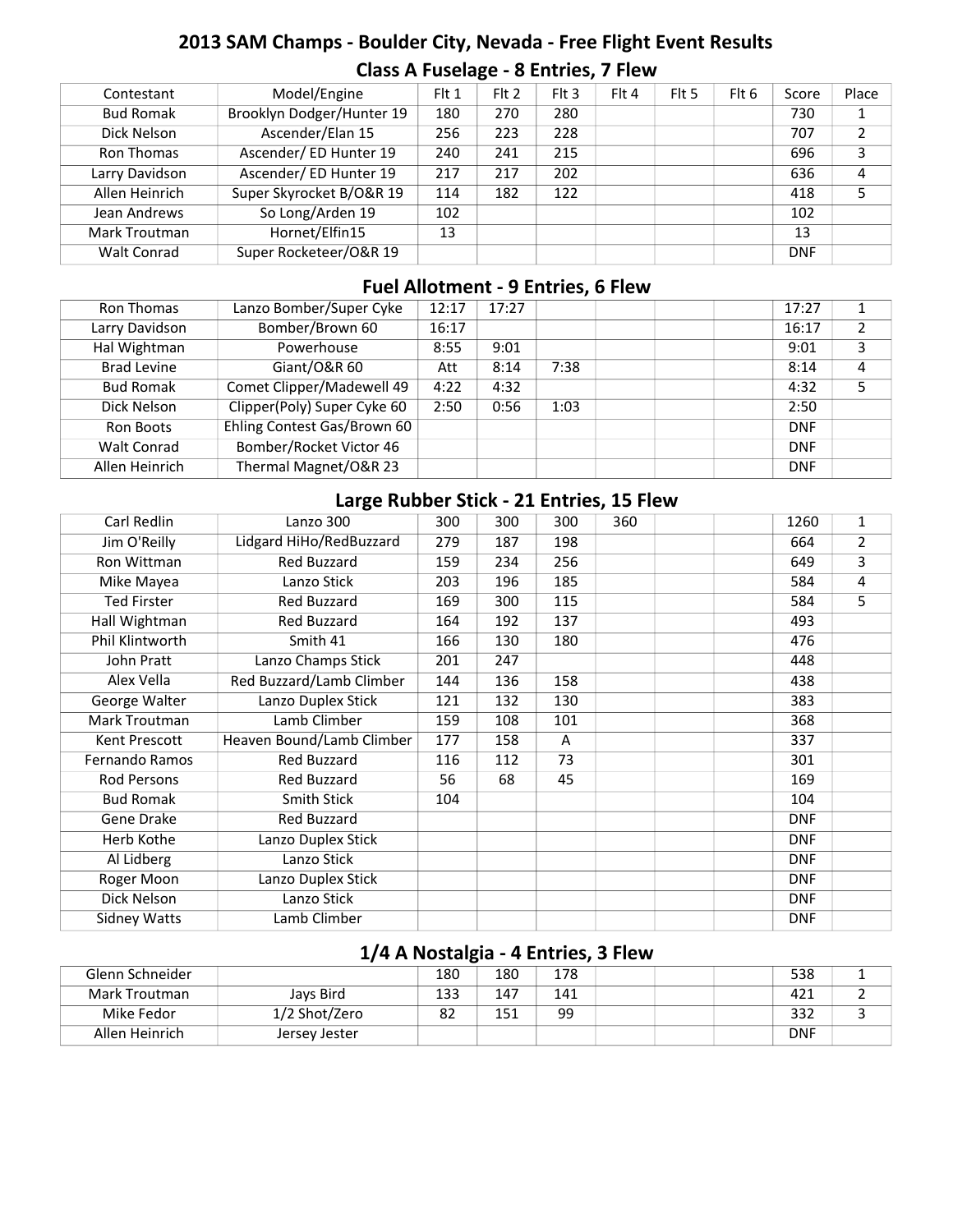# **2013 SAM Champs - Boulder City, Nevada - Free Flight Event Results Small Rubber Fuselage - 21 Entries, 13 Flew**

| Contestant          | Model/Engine             | Flt 1 | Flt 2 | $Fl$ 3         | Flt 4 | Flt 5 | Flt 6 | Score      | Place          |
|---------------------|--------------------------|-------|-------|----------------|-------|-------|-------|------------|----------------|
| Carl Redlin         | Double Feature           | 180   | 167   | 180            |       |       |       | 527        | 1              |
| Mike Mayea          | Lidgard CLC Fuselage     | 180   | 180   | 150            |       |       |       | 510        | $\overline{2}$ |
| Phil Klintworth     | Open Road for Boys       | 153   | 173   | 166            |       |       |       | 492        | 3              |
| Jim O'Reilly        | Double Feature/Lidgard C | 125   | 159   | 180            |       |       |       | 464        | 4              |
| Kent Prescott       | Dynamoe                  | 97    | 180   | 167            |       |       |       | 444        | 5              |
| Alex Vella          | Double Feature           | 111   | 180   | 152            |       |       |       | 443        |                |
| Kathryn Cowhey      | Jabberwock               | 112   | 131   | 96             |       |       |       | 339        |                |
| George Walter       | Wren                     | 96    | 152   | 91             |       |       |       | 339        |                |
| John Pratt          | Korda Open Road          | 74    | 89    | 110            |       |       |       | 273        |                |
| <b>Rod Persons</b>  | Jabberwock               | 43    | 55    | 50             |       |       |       | 148        |                |
| Mike Fedor          | Korda Victory            | 58    | 72    | $\overline{4}$ |       |       |       | 134        |                |
| James Elliot        | Sparky                   | 59    |       |                |       |       |       | 59         |                |
| Allen Heinrich      | Roanele                  |       |       |                |       |       |       | <b>DNF</b> |                |
| Herb Kothe          | Double Feature           |       |       |                |       |       |       | <b>DNF</b> |                |
| Al Lidberg          | Dynamoe                  |       |       |                |       |       |       | <b>DNF</b> |                |
| Roger Moon          | Double Feature           |       |       |                |       |       |       | <b>DNF</b> |                |
| <b>Elmer Nelson</b> | Double Feature           |       |       |                |       |       |       | <b>DNF</b> |                |
| <b>Bud Romak</b>    | Crusader                 |       |       |                |       |       |       | <b>DNF</b> |                |
| Mark Troutman       | Jabberwock               |       |       |                |       |       |       | <b>DNF</b> |                |
| <b>Sidney Watts</b> | Miss Canada              |       |       |                |       |       |       | <b>DNF</b> |                |

#### **.020 Replica, Central Ohio Free Flight Club, Sponsor - 12 Entries, 6 Flew**

| <b>Bud Romak</b>    | Interceptor           | 150 | 142 | 180 | 472        | 1 |
|---------------------|-----------------------|-----|-----|-----|------------|---|
| <b>Gil Morris</b>   | Kerswap               | 124 | 150 | 180 | 454        |   |
| Ron Wittman         | Kerswap               | 119 | 153 | 180 | 452        | 3 |
| Mark Troutman       | Kerswap               | 135 | 166 | 136 | 437        | 4 |
| Jean Andrews        | StratoStreak          | 162 | 118 | 132 | 412        | 5 |
| Mike Fedor          | Kerswap               | 120 | 141 | 74  | 335        |   |
| Gene Drake          | StratoStreak          |     |     |     | <b>DNF</b> |   |
| <b>Ted Firster</b>  | Kerswap               |     |     |     | <b>DNF</b> |   |
| Allen Heinrich      | <b>Stoffens Super</b> |     |     |     | <b>DNF</b> |   |
| Phil Klintworth     | StratoStreak          |     |     |     | <b>DNF</b> |   |
| Fernando Ramos      | Miss Philadelphia     |     |     |     | <b>DNF</b> |   |
| <b>Sidney Watts</b> | StratoStreak          |     |     |     | <b>DNF</b> |   |

#### **B/C Nostalgia - 9 Entries, 7 Flew**

| Ray Peel            | 690 Texan/OS Max 35         |           |                   |                                                 | 180+180   180+180   180+180   180+180   240+300 | 260 | 1880       |   |
|---------------------|-----------------------------|-----------|-------------------|-------------------------------------------------|-------------------------------------------------|-----|------------|---|
| Allen Heinrich      | DA Box/Fox 20               |           |                   |                                                 | 180+180   180+180   180+180   180+180   240+300 |     | 1620       |   |
| Glenn Schneider     | Ramrod                      |           |                   | 180+180   180+180   180+180   180+180   240+254 |                                                 |     | 1574       | 3 |
| Dick Nelson         | Zeek/OS Max 35              |           | 180+180   180+109 |                                                 |                                                 |     | 649        |   |
| Ted Firster         | Lucky Lindy/Fox 35          | 180+180   | 180               |                                                 |                                                 |     | 540        |   |
| Mark Troutman       | <b>Fatal Charmer</b>        | 180+180   | 175               |                                                 |                                                 |     | 535        |   |
| Mike Fedor          | Fortastrop/Hustler          | $180+156$ |                   |                                                 |                                                 |     | 336        |   |
| James Elliot        | Tiger Zipper/Arrow Tiger 45 |           |                   |                                                 |                                                 |     | <b>DNF</b> |   |
| <b>Sidney Watts</b> | Top Banana                  |           |                   |                                                 |                                                 |     | <b>DNF</b> |   |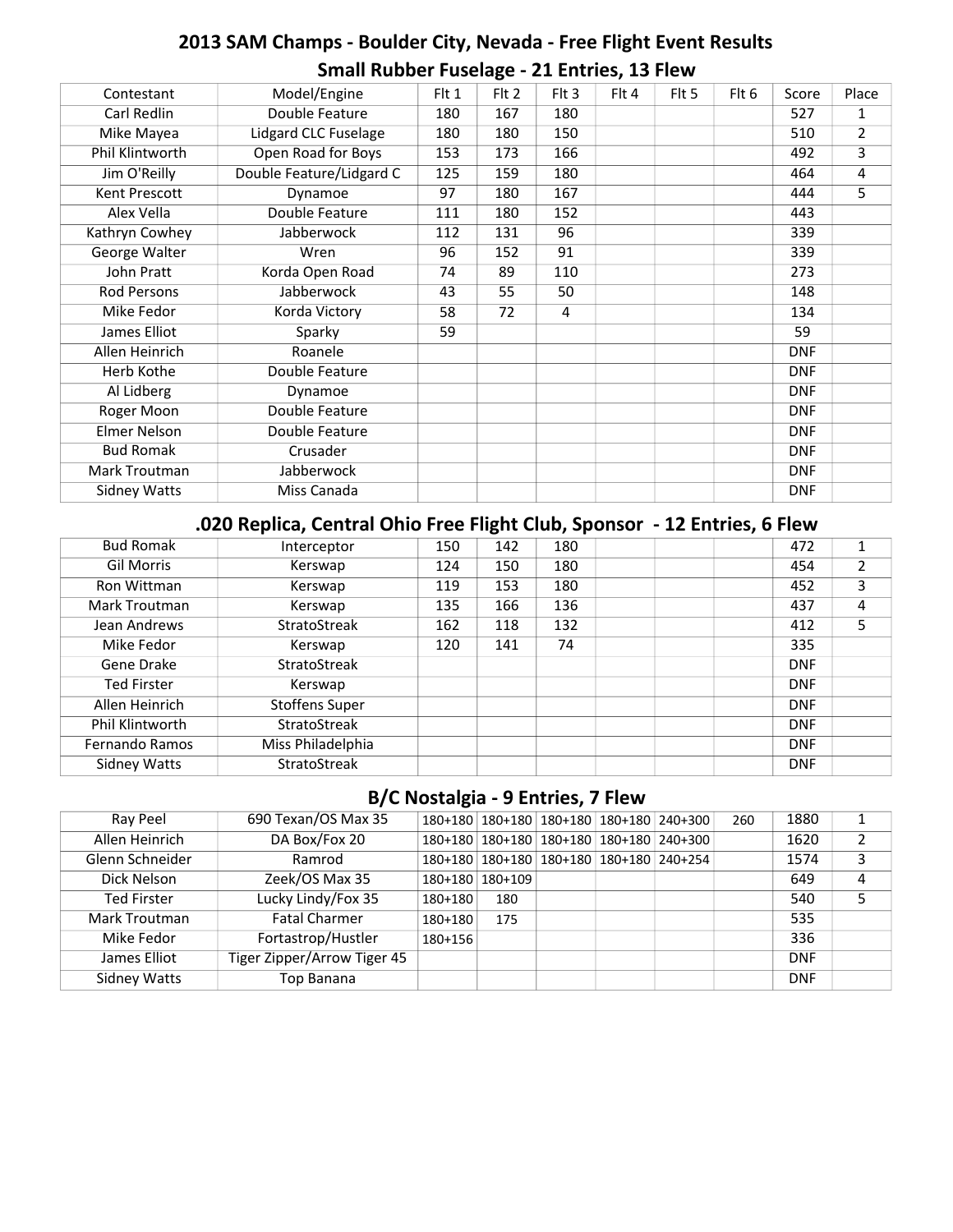# **2013 SAM Champs - Boulder City, Nevada - Free Flight Event Results Class A Pylon - 14 Entries, 8 Flew**

| Contestant         | Model/Engine             | Flt 1 | Flt 2 | Flt 3 | Flt 4 | Flt 5 | Flt 6 | Score      | Place |
|--------------------|--------------------------|-------|-------|-------|-------|-------|-------|------------|-------|
| <b>Bud Romak</b>   | Alert/19                 | 300   | 200   | 279   |       |       |       | 879        |       |
| Ron Thomas         | Strato Streak 52/Elfin15 | 300   | 300   | 252   |       |       |       | 852        | 2     |
| Ray Peel           | <b>Strato Streak 52</b>  | 272   | 300   | 215   |       |       |       | 787        | 3     |
| Larry Davidson     | Alert/ED19               | 234   | 264   | 285   |       |       |       | 783        | 4     |
| Dick Nelson        | Bullet/Elfin15           | 268   | 127   | 167   |       |       |       | 562        | 5     |
| <b>Gil Morris</b>  | Bullet/Bantam19          | 202   | 148   | 179   |       |       |       | 529        |       |
| <b>Walt Conrad</b> | <b>Strato Streak 52</b>  | 182   | 184   | 128   |       |       |       | 494        |       |
| Mark Troutman      | Hurricane/Mills1.3       | 49    | 85    | 50    |       |       |       | 184        |       |
| James Elliot       | <b>Strato Streak 52</b>  |       |       |       |       |       |       | <b>DNF</b> |       |
| <b>Ted Firster</b> | Strato Streak 52/Elfin15 |       |       |       |       |       |       | <b>DNF</b> |       |
| Allen Heinrich     | Moernaire 57/ED19        |       |       |       |       |       |       | <b>DNF</b> |       |
| Al Lidberg         | Kerswap/Elfin15          |       |       |       |       |       |       | <b>DNF</b> |       |
| Carl Redlin        | Strato Streak 52/Elfin15 |       |       |       |       |       |       | <b>DNF</b> |       |
| Milon Viel         | Strato Streak 52/O&R19   |       |       |       |       |       |       | <b>DNF</b> |       |
|                    |                          |       |       |       |       |       |       |            |       |

#### **Class B Fuselage - 6 Entries, 5 Flew**

| Ron Thomas        | Cloud Chopper/OS Max 25   | 300 | 300 | 263 |  | 863        |   |
|-------------------|---------------------------|-----|-----|-----|--|------------|---|
| Larry Davidson    | Brooklyn Dodger/O&R 29    | 273 | 239 | 227 |  | 739        |   |
| <b>Bud Romak</b>  | Brooklyn Dodger/Hunter 29 | 257 | 225 | 149 |  | 631        |   |
| Dick Nelson       | Cloud Clipper/ED 21       | 281 | 163 | 153 |  | 597        | 4 |
| <b>Gil Morris</b> | Aeronca/O&R 23            | 47  | 149 | 60  |  | 256        |   |
| Mark Troutman     | Clipper/AE 21             |     |     |     |  | <b>DNF</b> |   |

# **Commercial Rubber - 19 Entries, 9 Flew**

| Carl Redlin         | Wren                 | 180 | 180 | 180 | 218 |  | 758        | 1 |
|---------------------|----------------------|-----|-----|-----|-----|--|------------|---|
| Phil Klintworth     | Open Road for Boys   | 180 | 180 | 128 |     |  | 488        | 2 |
| Mike Mayea          | Wren                 | 156 | 159 | 147 |     |  | 462        | 3 |
| John Pratt          | Korda Open Road      | 80  | 103 | 77  |     |  | 260        | 4 |
| <b>Bud Romak</b>    | Orr Chieftan         | A   | 78  | 180 |     |  | 258        | 5 |
| Alex Vella          | Sparky               | 57  | 180 |     |     |  | 237        |   |
| Mark Troutman       | Blue & Gold Special  | 65  | 97  | 72  |     |  | 234        |   |
| Bob Oslan           | Wren                 | 137 |     |     |     |  | 137        |   |
| Al Lidberg          | Victory              | 57  | 78  |     |     |  | 135        |   |
| Mike Fedor          | Korda Victory/Sparky |     |     |     |     |  | <b>DNF</b> |   |
| Allen Heinrich      | Roanele              |     |     |     |     |  | <b>DNF</b> |   |
| Herb Kothe          | Wren                 |     |     |     |     |  | <b>DNF</b> |   |
| <b>Brad Levine</b>  | High Climber         |     |     |     |     |  | <b>DNF</b> |   |
| Roger Moon          | Skokie               |     |     |     |     |  | <b>DNF</b> |   |
| Elmer Nelson        | Wren                 |     |     |     |     |  | <b>DNF</b> |   |
| Jim O'Reilly        | Wren                 |     |     |     |     |  | <b>DNF</b> |   |
| <b>Rod Persons</b>  | SeaGull              |     |     |     |     |  | <b>DNF</b> |   |
| George Walter       | Miss Canada          |     |     |     |     |  | <b>DNF</b> |   |
| <b>Sidney Watts</b> | Miss Canada          |     |     |     |     |  | <b>DNF</b> |   |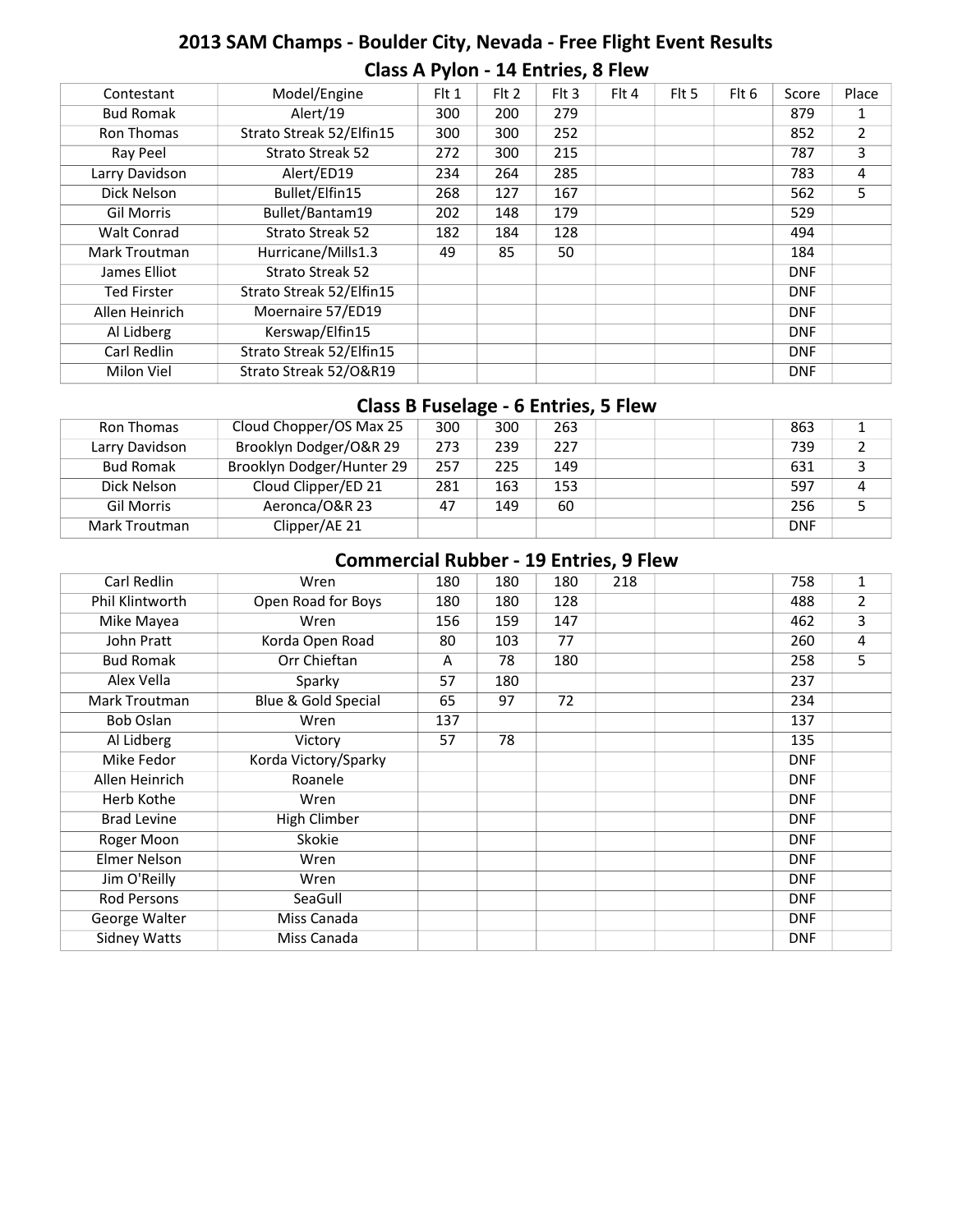# **2013 SAM Champs - Boulder City, Nevada - Free Flight Event Results Small Rubber Stick - 25 Entries, 10 Flew**

| Contestant           | Model/Engine          | Flt 1 | Flt 2 | F1t3 | Flt 4 | Flt 5 | Flt 6 | Score      | Place |
|----------------------|-----------------------|-------|-------|------|-------|-------|-------|------------|-------|
| Carl Redlin          | <b>Gollywock</b>      | 180   | 180   | 180  | 240   | 299   |       | 1079       | 1     |
| Jim O'Reilly         | Stratometer/Gollywock | 180   | 180   | 165  |       |       |       | 525        | 2     |
| <b>Mike Fedor</b>    | <b>Gollywock</b>      | 148   | 180   | 180  |       |       |       | 508        | 3     |
| <b>Ted Firster</b>   | Gollywock             | 174   | 137   | 180  |       |       |       | 491        | 4     |
| George Walter        | <b>Gollywock</b>      | 121   | 179   | 101  |       |       |       | 401        | 5     |
| Mike Mayea           | Casano Stick          | 180   | 180   |      |       |       |       | 360        |       |
| Alex Vella           | Gollywock             | 96    | 105   | 113  |       |       |       | 314        |       |
| Jean Andrews         | <b>Gollywock</b>      | 180   |       |      |       |       |       | 180        |       |
| <b>Chris Lidberg</b> | <b>Gollywock</b>      | 93    | 50    | 17   |       |       |       | 160        |       |
| Ron Wittman          | Casano Stick          | 130   |       |      |       |       |       | 130        |       |
| Gene Drake           | <b>Gollywock</b>      |       |       |      |       |       |       | <b>DNF</b> |       |
| James Elliot         | <b>Gollywock</b>      |       |       |      |       |       |       | <b>DNF</b> |       |
| Allen Heinrich       | Holly Ike             |       |       |      |       |       |       | <b>DNF</b> |       |
| Phil Klintworth      | Korda                 |       |       |      |       |       |       | <b>DNF</b> |       |
| Herb Kothe           | Korda C Stick         |       |       |      |       |       |       | <b>DNF</b> |       |
| <b>Brad Levine</b>   | Meteor                |       |       |      |       |       |       | <b>DNF</b> |       |
| Al Lidberg           | <b>Gollywock</b>      |       |       |      |       |       |       | <b>DNF</b> |       |
| Roger Moon           | Double Feature        |       |       |      |       |       |       | <b>DNF</b> |       |
| <b>Elmer Nelson</b>  | 1941 New Gollywock    |       |       |      |       |       |       | <b>DNF</b> |       |
| <b>Rod Persons</b>   | Gollywock             |       |       |      |       |       |       | <b>DNF</b> |       |
| <b>Kent Prescott</b> | <b>Gollywock</b>      |       |       |      |       |       |       | <b>DNF</b> |       |
| <b>Bud Romak</b>     | Gollywock             |       |       |      |       |       |       | <b>DNF</b> |       |
| Mark Troutman        | Casano Stick          |       |       |      |       |       |       | <b>DNF</b> |       |
| <b>Sidney Watts</b>  | <b>DNR</b>            |       |       |      |       |       |       | <b>DNF</b> |       |
| Hal Wightman         | Gollywock             |       |       |      |       |       |       | <b>DNF</b> |       |
|                      |                       |       |       |      |       |       |       |            |       |

# **Class A Nostalgia -10 Entries, 5 Flew**

| Mark Troutman      | Jays Bird/OS Max15     | 180 | 180 | 180 | 163 | 703        |   |
|--------------------|------------------------|-----|-----|-----|-----|------------|---|
| Ray Peel           | 450 Ramrod/OS Max 15   | 180 | 163 | 180 |     | 523        |   |
| Glenn Schneider    | Ramrod/OSMax15         | 180 | 72  | 166 |     | 418        | 3 |
| Mike Fedor         | Spacer/Cox.051         | 138 | 99  | 166 |     | 403        | 4 |
| Dick Nelson        | Honey Bee/OS Max 19    | 180 |     |     |     | 180        |   |
| James Elliot       | Strato Streak/Elfin 15 |     |     |     |     | <b>DNF</b> |   |
| <b>Ted Firster</b> | Texan/OS Max 19        |     |     |     |     | <b>DNF</b> |   |
| Allen Heinrich     | Jimp/Taifun 15         |     |     |     |     | <b>DNF</b> |   |
| Al Lidberg         | Geef/OS Max 15         |     |     |     |     | <b>DNF</b> |   |
| Elmer Nelson       | Lucky Lindy/OS Max 15  |     |     |     |     | <b>DNF</b> |   |
|                    |                        |     |     |     |     |            |   |

#### **Small Nostalgia Rubber - 4 Entries, 3 Flew**

| Jim O'Reilly     | Wilbur                  | $17^{-}$ | 166 | 180   |  | 523        |  |
|------------------|-------------------------|----------|-----|-------|--|------------|--|
| Mike Mayea       | <b>DNR</b>              | 165      | 170 | 1 7 1 |  | 506        |  |
| Mark Troutman    | <b>Thermal Traveler</b> | 38       | 46  | 45    |  | 129        |  |
| <b>Bud Romak</b> | <b>Bagley</b>           |          |     |       |  | <b>DNF</b> |  |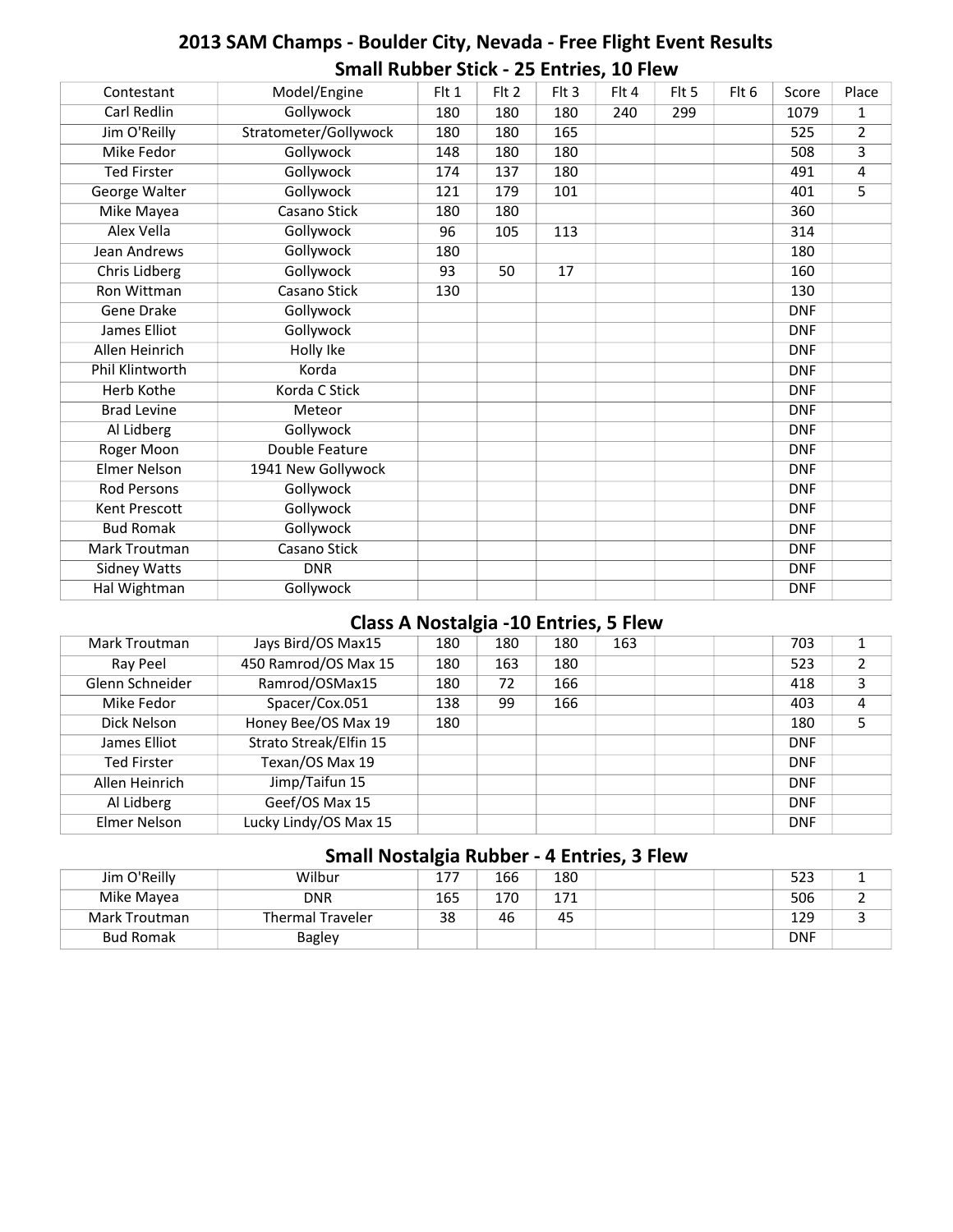# **2013 SAM Champs - Boulder City, Nevada - Free Flight Event Results Class C Fuselage - 9 Entries, 4 Flew**

| Contestant         | Model/Engine              | Flt 1 | Flt 2 | $F$ It 3 | Flt 4 | Flt 5 | Flt 6 | Score      | Place |
|--------------------|---------------------------|-------|-------|----------|-------|-------|-------|------------|-------|
| Larry Davidson     | Brooklyn Dodger/O&R 33    | 175   | 180   | 180      |       |       |       | 535        |       |
| Ron Thomas         | Hayseed C/McCoy 60        | 120   | 106   | 180      |       |       |       | 406        |       |
| <b>Gil Morris</b>  | Albatross/O&R 60          | 55    | 178   | 119      |       |       |       | 352        |       |
| Dick Nelson        | Hayseed C/Spitfire        | 180   |       |          |       |       |       | 180        |       |
| <b>Bud Romak</b>   | Albatross/Super Cyke      |       |       |          |       |       |       | <b>DNF</b> |       |
| Jean Andrews       | Playboy Cabin/Anderson 65 |       |       |          |       |       |       | <b>DNF</b> |       |
| Mark Troutman      | $KS-1$                    |       |       |          |       |       |       | <b>DNF</b> |       |
| Allen Heinrich     | Champion/Super Cyke       |       |       |          |       |       |       | <b>DNF</b> |       |
| <b>Walt Conrad</b> | Playboy Cabin/Super Cyke  |       |       |          |       |       |       | <b>DNF</b> |       |

### **Class C Cabin Dick White Perpetual Trophy Winner - Larry Davidson**

# **Class B Pylon - 13 Entries, 5 Flew**

# **Class B Pylon Ernie Shailor Perpetual Trophy Winner - Larry Davidson**

| Larry Davidson       | Alert/ED Hunter 19   | 180 | 180 | 180 | 180 | 720        |   |
|----------------------|----------------------|-----|-----|-----|-----|------------|---|
| Dick Nelson          | Alert/ED 21          | 180 | 180 | 180 | 153 | 693        |   |
| Ron Thomas           | Alert/ED 21          | 180 | 180 | 180 | 82  | 622        | 3 |
| Mark Troutman        | Sailplane/AE21       | 112 | 180 |     |     | 292        | 4 |
| Doss Porter          | Alert/ED Hunter 21   | 130 |     |     |     | 130        | 5 |
| <b>Walter Conrad</b> | Canadian Wasp/OS 25  |     |     |     |     | <b>DNF</b> |   |
| Allen Heinrich       | Moderaire/ED 21      |     |     |     |     | <b>DNF</b> |   |
| Al Lidberg           | Alert/Hunter 3.5     |     |     |     |     | <b>DNF</b> |   |
| <b>Gil Morris</b>    | Kerswap/O&R 23       |     |     |     |     | <b>DNF</b> |   |
| Ray Peel             | Alert/ED Hunter 21   |     |     |     |     | <b>DNF</b> |   |
| Carl Redlin          | Zipper/ED Hunter 21  |     |     |     |     | <b>DNF</b> |   |
| <b>Bud Romak</b>     | Alert/Hunter21       |     |     |     |     | <b>DNF</b> |   |
| <b>Milon Viel</b>    | Strato Streak/O&R 23 |     |     |     |     | <b>DNF</b> |   |

# **Large Rubber Fuselage - 21 Entries, 4 Flew**

| John Pratt            | Korda DT             | 180 | 180 | 180 |  | 540        | 1              |
|-----------------------|----------------------|-----|-----|-----|--|------------|----------------|
| Jim O'Reilly          | Sharpshooter         | 131 | 166 | 180 |  | 477        | $\overline{2}$ |
| Hal Wightman          | Lanzo Duplex         | 104 | 180 | 180 |  | 464        | 3              |
| George Walter         | Lanzo Duplex         | 83  | 158 | 122 |  | 363        | 4              |
| <b>Bud Romak</b>      | Korda DT             |     |     |     |  | <b>DNF</b> |                |
| Rod Persons           | Paratrooper          |     |     |     |  | <b>DNF</b> |                |
| Roger Moon            | Lanzo Duplex         |     |     |     |  | <b>DNF</b> |                |
| Carl Redlin           | Korda DT             |     |     |     |  | <b>DNF</b> |                |
| Kent Prescott         | Kansas Wakefield     |     |     |     |  | <b>DNF</b> |                |
| <b>Brad Levine</b>    | Korda                |     |     |     |  | <b>DNF</b> |                |
| Gene Drake            | Korda 1939 Wakefield |     |     |     |  | <b>DNF</b> |                |
| <b>Elmer Nelson</b>   | Sharpshooter         |     |     |     |  | <b>DNF</b> |                |
| Mike Mayea            | Korda DT             |     |     |     |  | <b>DNF</b> |                |
| Mark Troutman         | Miss World Fair      |     |     |     |  | <b>DNF</b> |                |
| <b>Fernando Ramos</b> | Cleveland Gull       |     |     |     |  | <b>DNF</b> |                |
| Phil Klintworth       | Korda DT             |     |     |     |  | <b>DNF</b> |                |
| <b>Ted Firster</b>    | Miss World Fair      |     |     |     |  | <b>DNF</b> |                |
| <b>Bob Oslan</b>      | 1937 Korda           |     |     |     |  | <b>DNF</b> |                |
| Allen Heinrich        | Miss World Fair      |     |     |     |  | <b>DNF</b> |                |
| <b>Sidney Watts</b>   | Super Snooper        |     |     |     |  | <b>DNF</b> |                |
| Herb Kothe            | 1939 Korda           |     |     |     |  | <b>DNF</b> |                |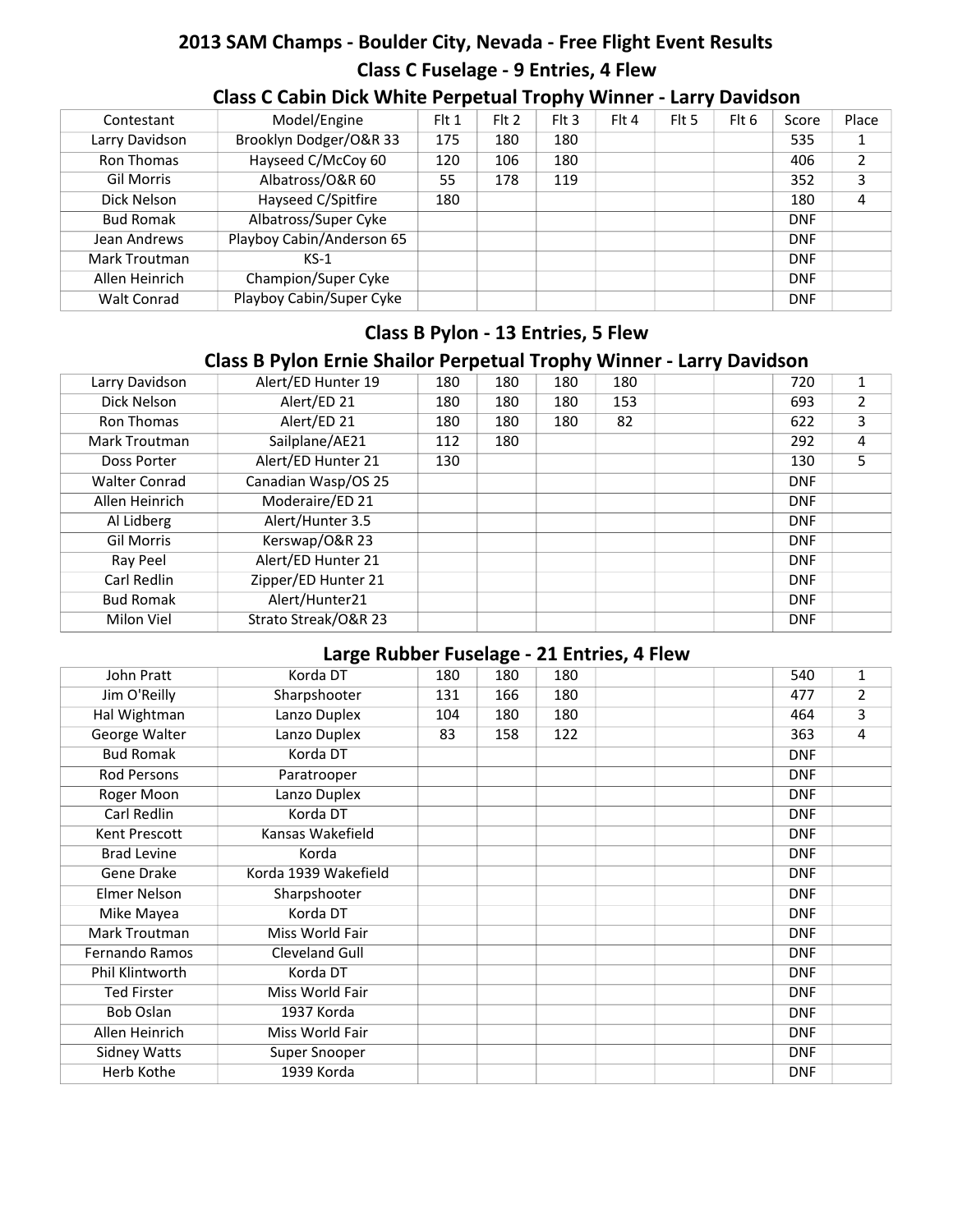# **2013 SAM Champs - Boulder City, Nevada - Free Flight Event Results 4 Ounce Wakefield - 12 Entries, 4 Flew**

| Contestant         | Model/Engine   | Flt 1 | $Fl$ 1 | $Fl$ Flt 3 | Flt 4 | Flt 5 | Flt 6 | Score      | Place |
|--------------------|----------------|-------|--------|------------|-------|-------|-------|------------|-------|
| Carl Redlin        | <b>Duplex</b>  | 138   | 180    | 180        |       |       |       | 498        | 1     |
| John Pratt         | Lanzo Duplex   | 144   | 180    | 141        |       |       |       | 465        | 2     |
| George Walter      | Lanzo Duplex   | 180   | 124    | 121        |       |       |       | 425        | 3     |
| Al Lidberg         | Ying           | 79    | 80     | 137        |       |       |       | 296        | 4     |
| Jean Andrews       | Northern Arrow |       |        |            |       |       |       | <b>DNF</b> |       |
| Phil Klintworth    | Lanzo          |       |        |            |       |       |       | <b>DNF</b> |       |
| Herb Kothe         | Duplex Cabin   |       |        |            |       |       |       | <b>DNF</b> |       |
| Mike Mayea         | Lanzo Duplex   |       |        |            |       |       |       | <b>DNF</b> |       |
| Roger Moon         | Lanzo Duplex   |       |        |            |       |       |       | <b>DNF</b> |       |
| Jim O'Reilly       | Lanzo Duplex   |       |        |            |       |       |       | <b>DNF</b> |       |
| <b>Rod Persons</b> | 1937 Duplex    |       |        |            |       |       |       | <b>DNF</b> |       |
| <b>Bud Romak</b>   | <b>Duplex</b>  |       |        |            |       |       |       | <b>DNF</b> |       |

#### **1/2 A Nostalgia - 10 Entries, 4 Flew**

| Mark Troutman        | Y-Bar                  | 157 | 170 | 180 |  | 507        | и |
|----------------------|------------------------|-----|-----|-----|--|------------|---|
| Mike Fedor           | Ramrod 250             | 166 | 180 | 160 |  | 506        |   |
| <b>Ted Firster</b>   | Lucky Lindy            | 180 | 86  |     |  | 266        |   |
| Chris Lidberg        | T-Bird                 | 100 |     |     |  | 100        |   |
| Allen Heinrich       | Jersey Jester          |     |     |     |  | <b>DNF</b> |   |
| Al Lidberg           | Ramrod                 |     |     |     |  | <b>DNF</b> |   |
| Dick Nelson          | Honey Bee              |     |     |     |  | <b>DNF</b> |   |
| Elmer Nelson         | Lucky Lindy            |     |     |     |  | <b>DNF</b> |   |
| <b>Stanley Watts</b> | Dixielander/Top Banana |     |     |     |  | <b>DNF</b> |   |
| Ron Wittman          | Spacer                 |     |     |     |  | <b>DNF</b> |   |

#### **Large Nostalgia Rubber - 11 Enries, 3 Flew**

|                       | . .                 | $\tilde{\phantom{a}}$ |     |     |  |            |   |
|-----------------------|---------------------|-----------------------|-----|-----|--|------------|---|
| John Pratt            | Kothe               | 180                   | 123 | 180 |  | 483        |   |
| Mark Troutman         | Langley             | 121                   | 117 | 173 |  | 411        |   |
| <b>Fernando Ramos</b> | Boxall              | 133                   | 180 | 81  |  | 394        | 3 |
| <b>Ted Firster</b>    | Upshot              |                       |     |     |  | <b>DNF</b> |   |
| Phil Klintworth       | Beanie              |                       |     |     |  | <b>DNF</b> |   |
| Al Lidberg            | Thunderbuggy        |                       |     |     |  | <b>DNF</b> |   |
| Mike Mayea            | 1956 Bilgri         |                       |     |     |  | <b>DNF</b> |   |
| Roger Moon            | Pogo Stick          |                       |     |     |  | <b>DNF</b> |   |
| Jim O'Reilly          | Bienenstein Avenger |                       |     |     |  | <b>DNF</b> |   |
| <b>Bud Romak</b>      | Avenger             |                       |     |     |  | <b>DNF</b> |   |
| George Walter         | 1955 Bilgri         |                       |     |     |  | <b>DNF</b> |   |
|                       |                     |                       |     |     |  |            |   |

#### **Class C Pylon - 8 Entries, 1 Flew**

| Ron Thomas         | Sailplane/McCoy 60        | 180 | 180 |  |  | 360        |  |
|--------------------|---------------------------|-----|-----|--|--|------------|--|
| Larry Davidson     | Playboy Sr./Armstrong 65  |     |     |  |  |            |  |
| <b>Bud Romak</b>   | Westerner                 |     |     |  |  | <b>DNF</b> |  |
| Dick Nelson        | Westerner/McCoy 60        |     |     |  |  | <b>DNF</b> |  |
| Carl Redlin        | Sailplane/SuperCyke 60    |     |     |  |  | <b>DNF</b> |  |
| Mark Troutman      | Zipper/Kvvltur 31         |     |     |  |  | <b>DNF</b> |  |
| Allen Heinrich     | Playboy Sr./Orwick 64     |     |     |  |  | <b>DNF</b> |  |
| <b>Walt Conrad</b> | Playboy Sr./Super Cyke 65 |     |     |  |  | <b>DNF</b> |  |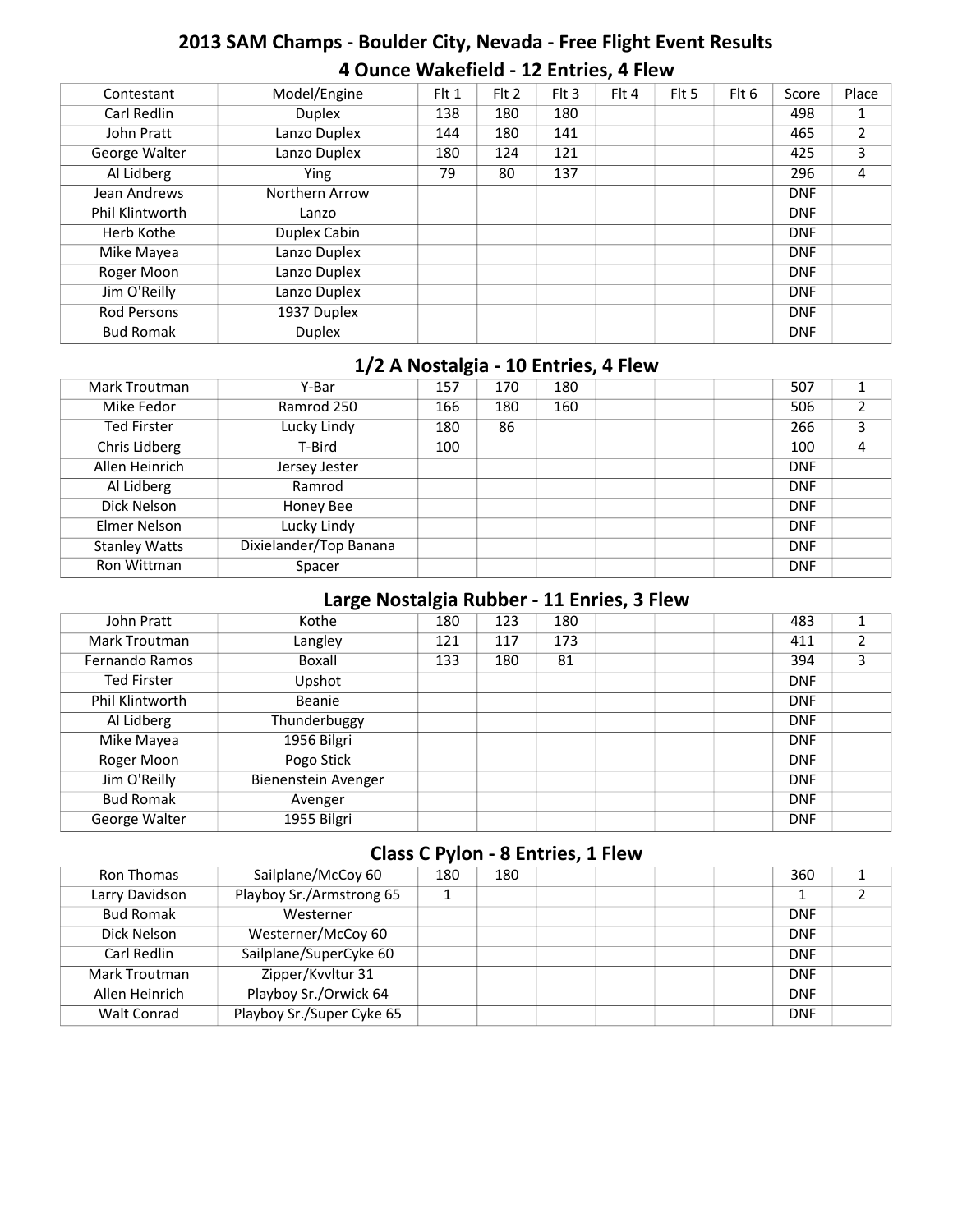# **2013 SAM Champs - Boulder City, Nevada - Free Flight Event Results 30 Second Antique - 10 Entries, 4 Flew**

| Contestant         | Model/Engine                | Flt 1 | $F$ It 2 | $F$ It 3 | $Fl$ 4 | Flt 5 | Flt 6 | Score      | Place |
|--------------------|-----------------------------|-------|----------|----------|--------|-------|-------|------------|-------|
| Larry Davidson     | Rambler/O&R 60 FRV          | 180   | 78       | 180      |        |       |       | 438        |       |
| Hal Wightman       | Powerhouse                  | 115   | 72       | 107      |        |       |       | 294        | ົ     |
| Ron Thomas         | Rambler/SuperCyke 60        | 58    | 180      |          |        |       |       | 238        | 3     |
| Dick Nelson        | Clipper(Poly) Super Cyke 60 | 180   | 8        |          |        |       |       | 188        | 4     |
| <b>Bud Romak</b>   | Comet Clipper               |       |          |          |        |       |       | <b>DNF</b> |       |
| <b>Gil Morris</b>  | Comet Clipper Mk I/Brown59  |       |          |          |        |       |       | <b>DNF</b> |       |
| Carl Redlin        | Comet Clipper/Madewell 49   |       |          |          |        |       |       | <b>DNF</b> |       |
| <b>Brad Levine</b> | Old Reliable/Morel 19       |       |          |          |        |       |       | <b>DNF</b> |       |
| Allen Heinrich     | Thermal Magnet/Super Cyke   |       |          |          |        |       |       | <b>DNF</b> |       |
| <b>Walt Conrad</b> | Guff/Brown 60               |       |          |          |        |       |       | <b>DNF</b> |       |

# **30 Second Antique Roy Marquart Perpetual Trophy Winner - Larry Davidson**

#### **8 Ounce Wakefield - 15 Entries, 3 Flew**

| Carl Redlin          | Kansas Wake               | 180 | 136 | 155 |  | 471        | 1              |
|----------------------|---------------------------|-----|-----|-----|--|------------|----------------|
| Alex Vella           | 39 Korda                  | 102 | 180 | 180 |  | 462        | $\overline{2}$ |
| Jim O'Reilly         | Sharpshooter              | 146 | 180 |     |  | 326        | 3              |
| <b>Bud Romak</b>     | 69 Korda                  |     |     |     |  | <b>DNF</b> |                |
| <b>Rod Persons</b>   | 52 Bam Wakefield          |     |     |     |  | <b>DNF</b> |                |
| John Pratt           | 1939 Korda                |     |     |     |  | <b>DNF</b> |                |
| Roger Moon           | Linn Kansas Wakefield     |     |     |     |  | <b>DNF</b> |                |
| <b>Brad Levine</b>   | Korda                     |     |     |     |  | <b>DNF</b> |                |
| Elmer Nelson         | Sharpshooter              |     |     |     |  | <b>DNF</b> |                |
| Hal Wightman         | 1939 Wakefield Eliminator |     |     |     |  | <b>DNF</b> |                |
| Phil Klintworth      | Kansas Wake               |     |     |     |  | <b>DNF</b> |                |
| Allen Heinrich       | Korda Wakefield           |     |     |     |  | <b>DNF</b> |                |
| Al Lidberg           | Gypsy                     |     |     |     |  | <b>DNF</b> |                |
| <b>Stanley Watts</b> | Korda Wakefield           |     |     |     |  | <b>DNF</b> |                |
| Herb Kothe           | 39 Korda                  |     |     |     |  | <b>DNF</b> |                |

#### **Old Time Hand Launch Glider - 7 Entries, 6 Flew**

| Brad Levine       | Zoomer               | 120 | 23 | 28 |  | 171        |  |
|-------------------|----------------------|-----|----|----|--|------------|--|
| Mike Fedor        | Huguelet Class B HLG | 51  | 32 | 36 |  | 119        |  |
| Mark Troutman     | Sparkie              | 53  | 33 | 24 |  | 110        |  |
| Ron Wittman       | <b>Boomer</b>        | 18  | 33 | 12 |  | 63         |  |
| <b>Tommy Gray</b> | Obarski              |     | 20 | 16 |  | 53         |  |
| Gene Drake        | Vartanian            | 13  | 9  | 16 |  | 38         |  |
| <b>Bob Galler</b> | Joe Hervat           |     |    |    |  | <b>DNF</b> |  |

# **Old Time Catapult Glider, Eugene Drake, Sponsor - 12 Entries, 9 Flew**

| Ron Wittman        | Boomer                         | 86 | 99 | 53 |  | 238        | 1 |
|--------------------|--------------------------------|----|----|----|--|------------|---|
| Jean Andrews       | Cleveland Dart                 | 39 | 66 | 54 |  | 159        |   |
| Jim Perssons       | <b>Bob Larsh Brainchild II</b> | 45 | 42 | 59 |  | 146        | 3 |
| Mike Fedor         | Vartanian                      | 69 | 41 | 31 |  | 141        | 4 |
| <b>Brad Levine</b> | Zoomer                         | 31 | 29 | 43 |  | 103        | 5 |
| Chris Lidberg      |                                | 28 | 27 | 28 |  | 83         |   |
| Ron Boots          | Copeland/Vartanian             | 16 | 22 | 20 |  | 58         |   |
| Mark Troutman      | Vartanian                      | 19 | 20 | 17 |  | 56         |   |
| <b>Tommy Gray</b>  | Vartanian                      | 11 | 10 | 26 |  | 47         |   |
| Gene Drake         |                                |    |    |    |  | <b>DNF</b> |   |
| Al Lidberg         | Vartanian                      |    |    |    |  | <b>DNF</b> |   |
| Van Wilson         |                                |    |    |    |  | <b>DNF</b> |   |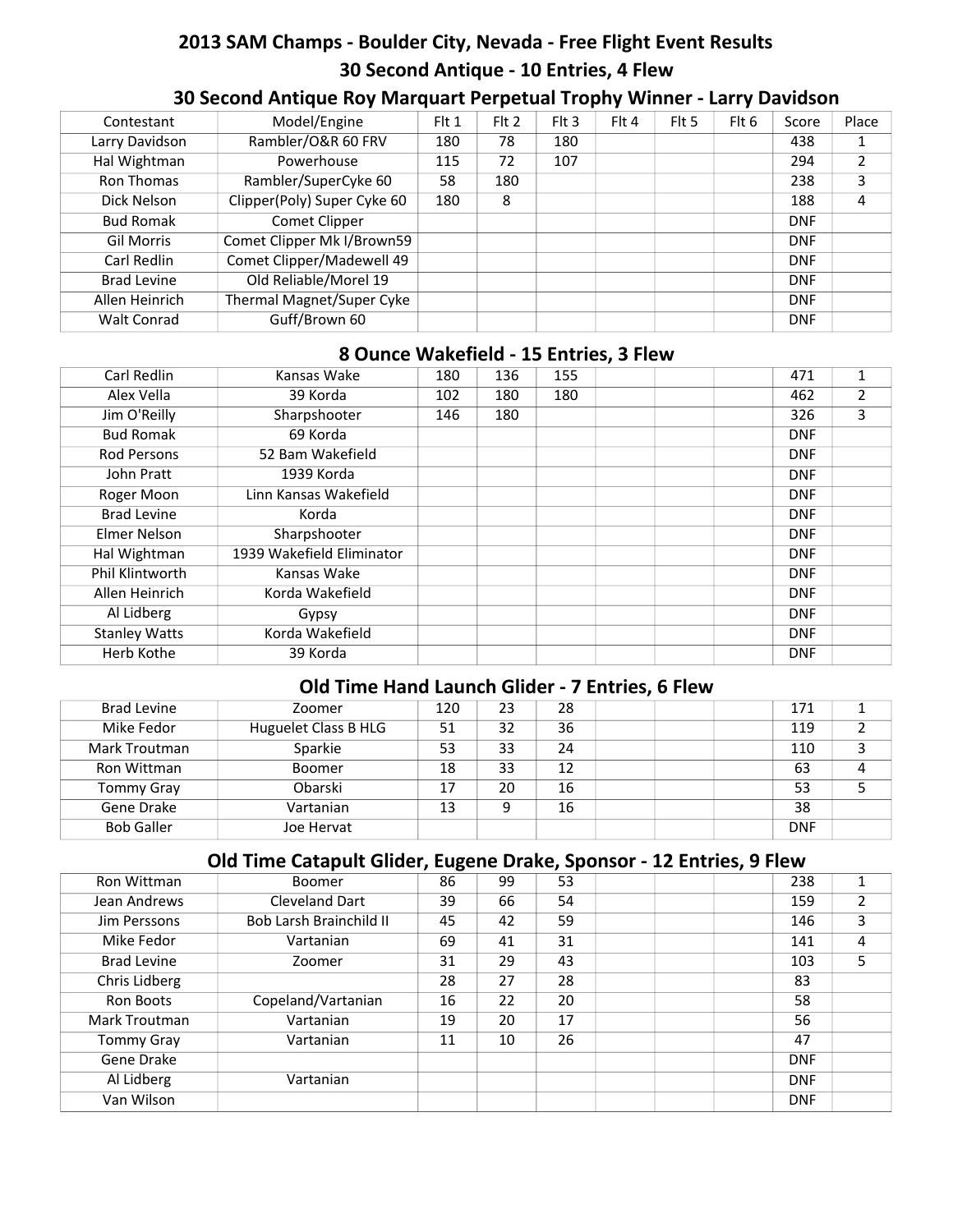# **2013 SAM Champs - Boulder City, Nevada - Free Flight Event Results Rubber Scale, Lost Hills Model Airfield Association, Sponsor - 11 Entries, 5 Flew**

| Contestant         | Model/Engine              | Flt 1 | Flt 2 | $Fl$ Fit 3 | Flt 4 | Flt 5 | Flt 6 | Score      | Place |
|--------------------|---------------------------|-------|-------|------------|-------|-------|-------|------------|-------|
| Fernando Ramos     | Chambermaid               | 69    | 102   | 44         |       |       |       | 215        |       |
| <b>Ted Firster</b> | Puss Moth                 | 48    | 80    | 36         |       |       |       | 164        |       |
| Jean Andrews       |                           | 26    | 48    | 54         |       |       |       | 128        | 3     |
| Mike Fedor         | Boeing Model 200 Monomail | 58    | 58    | 6          |       |       |       | 122        | 4     |
| Mark Troutman      | Aeronica Chief            | 3     | 27    | 28         |       |       |       | 58         | 5     |
| Ron Boots          | Interstate Cadet          |       |       |            |       |       |       | <b>DNF</b> |       |
| Herb Kothe         | Puss Moth                 |       |       |            |       |       |       | <b>DNF</b> |       |
| Roger Moon         | Interstate Cadet          |       |       |            |       |       |       | <b>DNF</b> |       |
| Bob Oslan          | MIG III                   |       |       |            |       |       |       | <b>DNF</b> |       |
| <b>Rod Persons</b> | Stahl                     |       |       |            |       |       |       | <b>DNF</b> |       |
| Ron Wittman        | DCA <sub>9</sub>          |       |       |            |       |       |       | <b>DNF</b> |       |

# **Twin Pusher, Jim Coffin, Sponsor - 15 Entries, 6 Flew Twin Pusher Danny Shields Perpetual Trophy Winner - Jim O'Reilly**

| Don Burnham          | 125            |  |  | 125            | 1 |
|----------------------|----------------|--|--|----------------|---|
| Don Burnham          | 110            |  |  | 110            |   |
| <b>Summers</b>       | 99             |  |  | 99             | 3 |
| 1930 Herrill Hamburg | 83             |  |  | 83             | 4 |
| Burnham              | 7              |  |  | 7              | 5 |
| <b>PEG54</b>         | $\overline{2}$ |  |  | $\overline{2}$ |   |
| Schmaedig            |                |  |  | <b>DNF</b>     |   |
| <b>Summers</b>       |                |  |  | <b>DNF</b>     |   |
| Burnham              |                |  |  | <b>DNF</b>     |   |
| Burnham              |                |  |  | <b>DNF</b>     |   |
| Burnham              |                |  |  | <b>DNF</b>     |   |
| <b>PEG54</b>         |                |  |  | <b>DNF</b>     |   |
| 1924                 |                |  |  | <b>DNF</b>     |   |
| Burnham              |                |  |  | <b>DNF</b>     |   |
|                      |                |  |  | <b>DNF</b>     |   |
|                      |                |  |  |                |   |

#### **Compressed Air Mass Launch, Ron Boots and Ann Maly, Sponsors - 5 Flew**

| John Donelson | Pzaz/Zephyr              | 133 |  |  | 133 |  |
|---------------|--------------------------|-----|--|--|-----|--|
| Al Lidberg    | S.O.F.A./Zephyr          | 130 |  |  | 130 |  |
| Hal Wightman  | The Air Plane            | 123 |  |  | 123 |  |
| George Walter | George's Air Motor Plane | 122 |  |  | 122 |  |
| Jim Springer  | Own Design/Zephyr        | 80  |  |  | 80  |  |

#### **Compressed Air Event - 7 Entries, 4 Flew**

|               |                          |     |     | - --------- |  |            |  |
|---------------|--------------------------|-----|-----|-------------|--|------------|--|
| Jim Springer  | Own Design/Zephyr        | 180 | 180 | 145         |  | 505        |  |
| Al Lidberg    | S.O.F.A./Zephyr          | 180 | 98  | 134         |  | 412        |  |
| George Walter | George's Air Motor Plane | 119 | 143 | 138         |  | 400        |  |
| Hal Wightman  | The Air Plane            | 92  | 117 | 148         |  | 357        |  |
| Ron Boots     | Own Design               |     |     |             |  | <b>DNF</b> |  |
| Mike Myers    | The Town Pump            |     |     |             |  | <b>DNF</b> |  |
| Van Wilson    |                          |     |     |             |  | <b>DNF</b> |  |

#### **Old Ruler & Post 1942 Event, Bill Vanderbeek, Sponsor - 5 Entries, 2 Flew Old Ruler Bob Oslan Perpetual Trophy Winner - Bob Oslan**

| Bob Oslan        | Kestrel/Cunningham 65 | 300 | 300 |     |  | 600        |  |
|------------------|-----------------------|-----|-----|-----|--|------------|--|
| Gil Morris       | Albatross/O&R60       | 159 | 156 | 180 |  | 495        |  |
| <b>Bud Romak</b> | The Outlaw/Torp 29    |     |     |     |  | <b>DNF</b> |  |
| Ron Thomas       | Sailplane/McCoy 60    |     |     |     |  | <b>DNF</b> |  |
| Mark Troutman    | Senator/O&R23         |     |     |     |  | <b>DNF</b> |  |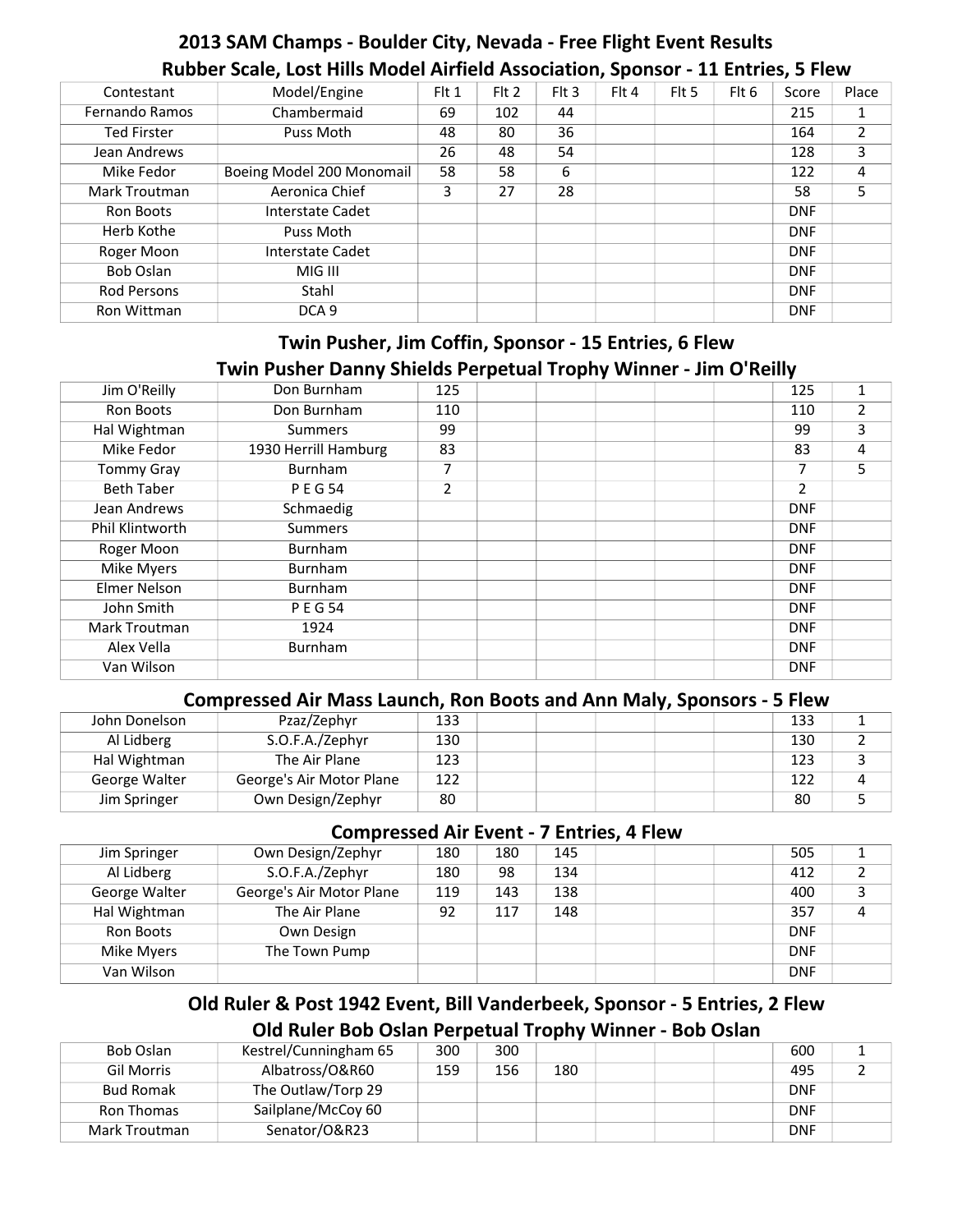# **2013 SAM Champs - Boulder City, Nevada - Free Flight Event Results Jimmie Allen, James Grant, Sponsor - 13 Entries, 6 Flew**

| Model/Engine         | F <sub>l</sub> 1 | $Fl$ Fit 2 | $Fl$ Flt 3 | Flt 4 | Flt 5 | Flt 6 | Score      | Place |
|----------------------|------------------|------------|------------|-------|-------|-------|------------|-------|
| Skokie               | 79               | 120        | 120        |       |       |       | 319        | 1     |
| Jimmie Allen Special | 53               | 54         | 75         |       |       |       | 182        | 2     |
| <b>BA Cabin</b>      | 50               | 49         | 68         |       |       |       | 167        | 3     |
| Skokie               | 49               | 34         | 41         |       |       |       | 124        | 4     |
| Skokie               | 27               | 52         | 38         |       |       |       | 117        | 5     |
| <b>BA Cabin</b>      | 5.               |            |            |       |       |       | 5          |       |
| Skokie BA Cabin      |                  |            |            |       |       |       | <b>DNF</b> |       |
| Skokie BA Cabin      |                  |            |            |       |       |       | <b>DNF</b> |       |
| <b>Blue Bird</b>     |                  |            |            |       |       |       | <b>DNF</b> |       |
| Sky Chief            |                  |            |            |       |       |       | <b>DNF</b> |       |
| Skokie BA Cabin      |                  |            |            |       |       |       | <b>DNF</b> |       |
| Skokie BA Cabin      |                  |            |            |       |       |       | <b>DNF</b> |       |
| Sky Chief            |                  |            |            |       |       |       | <b>DNF</b> |       |
|                      |                  |            |            |       |       |       |            |       |

#### **Gas Scale, Larry Davidson, Sponsor - 8 Entries, 4 Flew**

| Jean Andrews         | Bales Arrow/Cox.09        | 3:42 | 9:18 | 8:29 |  | 9:18       |   |
|----------------------|---------------------------|------|------|------|--|------------|---|
| <b>Brad Levine</b>   | Taylor Young/CS 15        | 1:13 | 1:13 | 2:47 |  | 2:47       |   |
| Mike Fedor           | Bleroit-XI/Cox.020        | 0:18 | 2:19 |      |  | 2:19       | 3 |
| <b>Mark Troutman</b> | Rearwin Speedster/Cub.074 | 0:08 | 1:05 |      |  | 1:05       | 4 |
| Ron Boots            | Comet Aeronica Chief      |      |      |      |  | <b>DNF</b> |   |
| <b>Ted Firster</b>   | Fokker D-VIII             |      |      |      |  | <b>DNF</b> |   |
| Bob Oslan            | DH Beaver/PAW 19          |      |      |      |  | <b>DNF</b> |   |
| Fernando Ramos       | <b>Miles</b>              |      |      |      |  | <b>DNF</b> |   |

# **Texaco, Lost Hills Model Airfield Association, Sponsor - 7 Entries, 3 Flew**

| Hal Wightman          | Contest Gas Model/Morrell19 | 9:16  | 15:29 |  | 15:29      |  |
|-----------------------|-----------------------------|-------|-------|--|------------|--|
| <b>Brad Levine</b>    | Ehling/Morel Horne 19       | 14:53 | 11:58 |  | 14:53      |  |
| Dick Nelson           | 1937 Roll Berryloid/O&R19   | 8:56  | 4:46  |  | 8:56       |  |
| Ron Boots             | Ehling/Brown                |       |       |  | <b>DNF</b> |  |
| Allen Heinrich        | Thermal Magnet/O&R 23       |       |       |  | <b>DNF</b> |  |
| <b>Fernando Ramos</b> | Lanzo RK One                |       |       |  | <b>DNF</b> |  |
| <b>Bud Romak</b>      | Buccaneer/Madewell 49       |       |       |  | <b>DNF</b> |  |

#### **1/2 A Texaco, Bud Romak, Sponsor - 12 Entries, 7 Flew**

| Lanzo RC-1           | 21:02 |  |  | 21:02      |   |
|----------------------|-------|--|--|------------|---|
| Powerhouse           | 18:51 |  |  | 18:51      |   |
| Cloud Queen          | 18:01 |  |  | 18:01      | 3 |
| Ehling 1938 Triangle | 13:28 |  |  | 13:28      | 4 |
| Kingbird             | 8:37  |  |  | 8:37       | 5 |
| Rambler              | 8:27  |  |  | 8:27       |   |
| Clipper              | 3:48  |  |  | 3:48       |   |
| Lanzo Record Breaker |       |  |  | <b>DNF</b> |   |
| Powerhouse           |       |  |  | <b>DNF</b> |   |
| Miss Fortune X       |       |  |  | <b>DNF</b> |   |
| Powerhouse           |       |  |  | <b>DNF</b> |   |
|                      |       |  |  | <b>DNF</b> |   |
|                      |       |  |  |            |   |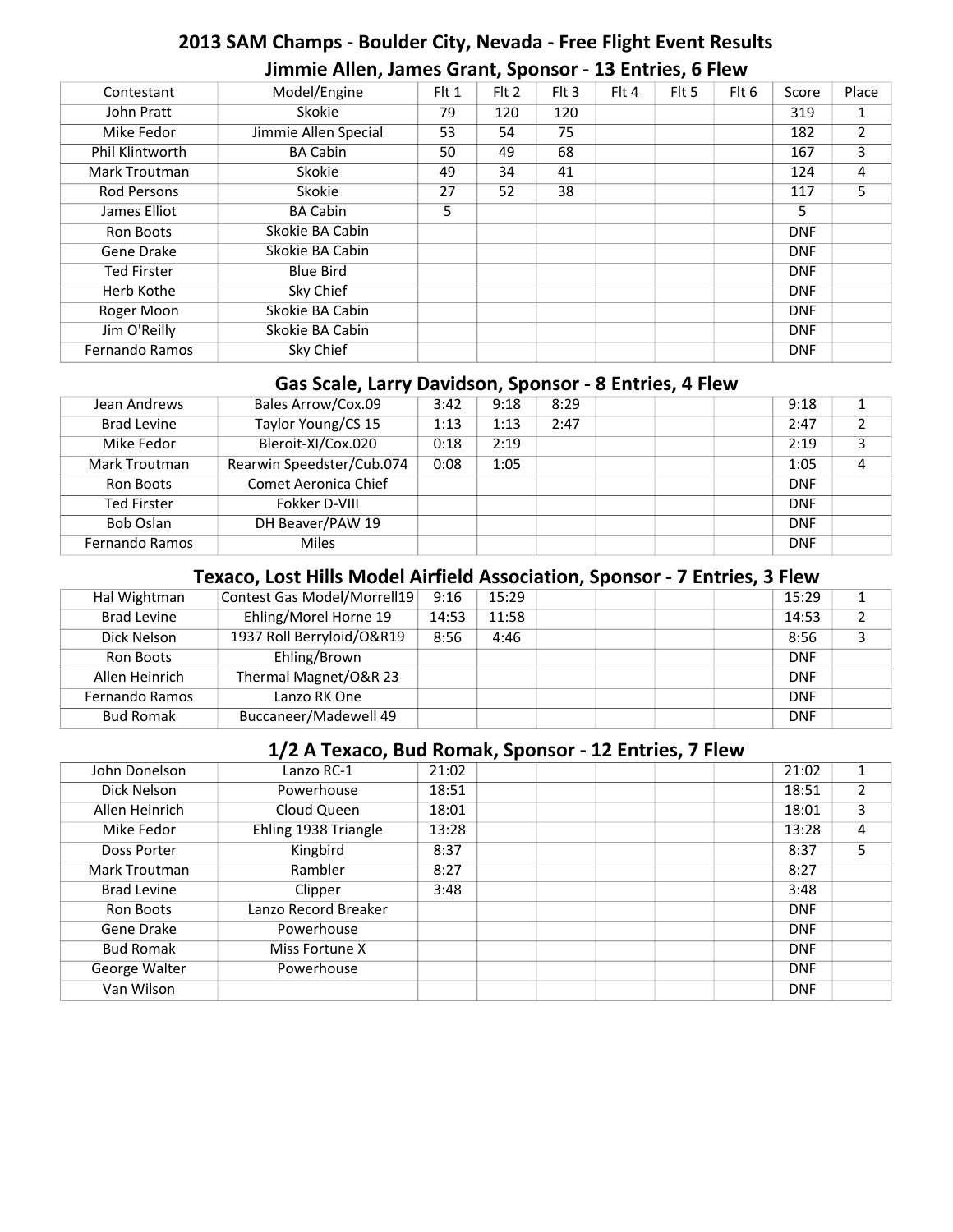### **2013 SAM Champs - Boulder City, Nevada - Free Flight Event Results Tomboy - 15 Entries, 6 Flew**

| Contestant         | Model/Engine | Flt 1 | $Fl$ Fit 2 | Flt 3 | Flt 4 | Flt 5 | Flt 6 | Score      | Place |
|--------------------|--------------|-------|------------|-------|-------|-------|-------|------------|-------|
| John Donelson      | Cox .049     | 966   |            |       |       |       |       | 966        | 1     |
| Doss Porter        | Cox .049     | 528   |            |       |       |       |       | 528        | 2     |
| <b>Beth Taber</b>  | MP Jet .040  | 377   |            |       |       |       |       | 377        | 3     |
| Steve Roselle      |              | 363   |            |       |       |       |       | 363        | 4     |
| <b>Brad Levine</b> | Mills 0.75   | 347   |            |       |       |       |       | 347        | 5     |
| Mike Myers         | Electric     | 297   |            |       |       |       |       | 297        |       |
| Phil Klintworth    | Electric     |       |            |       |       |       |       | <b>DNF</b> |       |
| Ray Peel           | Mills 0.75cc |       |            |       |       |       |       | <b>DNF</b> |       |
| Fernando Ramos     | Mills 0.75cc |       |            |       |       |       |       | <b>DNF</b> |       |
| <b>Bud Romak</b>   |              |       |            |       |       |       |       | <b>DNF</b> |       |
| John Smith         | Electric     |       |            |       |       |       |       | <b>DNF</b> |       |
| Paul Thomas        | Mills 0.75cc |       |            |       |       |       |       | <b>DNF</b> |       |
| Milon Viel         | Cox .049     |       |            |       |       |       |       | <b>DNF</b> |       |
| George Walter      | Mills 0.75cc |       |            |       |       |       |       | <b>DNF</b> |       |
| Van Wilson         | Mills 0.75cc |       |            |       |       |       |       | <b>DNF</b> |       |

#### **2013 SAM Champs - Boulder City, Nevada - Free Flight Grand Championship Awards**

Gas Power Grand Champion is Ron Thomas with 32 points.

Gas Power Runnerup Champion is Larry Davidson with 31 points.

Rubber Power Grand Champion is Carl Redlin with 30 points.

Rubber Power Runnerup Champion is Jim O'Reilly with 17 points.

Special Gas Power Champion is John Donelson with 10 points.

Special Gas Power Runnersup are Brad Levine, Gil Morris, and Hal Wightman, each with 8 points.

Special Rubber Power Champion is Mike Fedor with 14 points.

Special Rubber Power Runnerup is Jean Andrews with 7 points.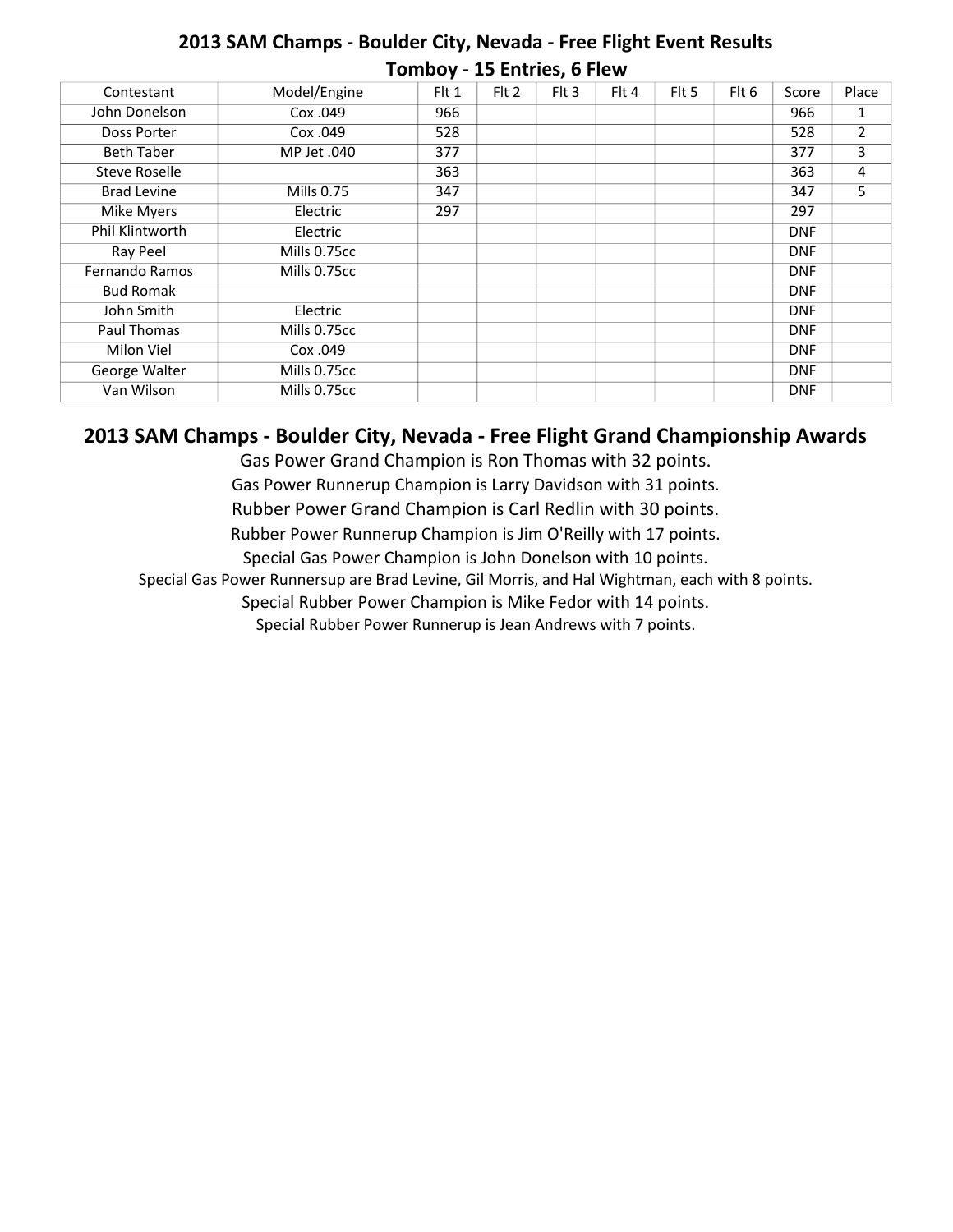# **2013 SAM Champs - Boulder City, Nevada - Radio Control Event Results Pure Antique - 11 Entries, 6 Flew**

| Contestant          | Model/Engine              | Flt 1 | Flt 2 | $F$ It 3 | Flt 4 | Flyoff | Score      | Place         |
|---------------------|---------------------------|-------|-------|----------|-------|--------|------------|---------------|
| <b>Bob Angel</b>    | Bomber/McCoy 60           | 6:45  | 10:00 | 10:00    |       | 10:04  | 30:04      | 1             |
| Tom Boice           | Bomber/McCoy 60           | 10:00 | 10:00 |          |       | 8:33   | 28:33      | $\mathcal{L}$ |
| Rick Holman         | Bomber/McCoy 60           | 10:00 | 10:00 |          |       | 7:08   | 27:08      | 3             |
| Gabriele Montebelli | Benny Boxcar/O&R 60 SP    | 4:33  | 7:01  | 5:03     | 5:31  |        | 12:32      | 4             |
| <b>Walter Angus</b> | Mercury/O&R 60            | 2:05  | 3:54  | 2:37     | 3:03  |        | 6:57       | 5             |
| Dave Warner         | Miss America/Spitfire     | 2:57  | 2:50  | 0:10     | 2:54  |        | 5:51       |               |
| James Elliot        | Comet Clipper/ Super Cyke |       |       |          |       |        | <b>DNF</b> |               |
| Jim Hainen          | Kloud King/Brown Jr.      |       |       |          |       |        | <b>DNF</b> |               |
| Ed Hamler           | Bomber/McCoy 60           |       |       |          |       |        | <b>DNF</b> |               |
| <b>Bob Hawkins</b>  | Bomber/McCoy 60           |       |       |          |       |        | <b>DNF</b> |               |
| <b>Ned Nevels</b>   | Benny Boxcar/O&R 60 SP    |       |       |          |       |        | <b>DNF</b> |               |

#### **Class A GLOW - 11 Entries, 10 Flew**

| Andy Latowski      | Bomber/SuperTigre 19           | 7:00 | 7:00       |      |      | 9:47       | 23:47      | 1              |
|--------------------|--------------------------------|------|------------|------|------|------------|------------|----------------|
| Rick Holman        | Stardust Special/Nova Rossi 20 | 7:00 | 4:47       | 7:00 |      | 9:39       | 23:39      | $\mathfrak{p}$ |
| Dave Lewis         | Bomber/SuperTigre 19           | 7:00 | <b>LOF</b> | 6:21 | 7:00 | 8:54       | 22:54      | 3              |
| Mike Clancy        | Airborn/Veco 19                | 7:00 | 7:00       |      |      | 8:20       | 22:20      | 4              |
| Tom Empey          | Airborn/K&B 3.25               | 7:00 | 7:00       |      |      | 7:31       | 21:31      | 5.             |
| Ed Hamler          | Westerner/SuperTigre 19        | 6:05 | 7:00       | 7:00 |      | <b>DNF</b> | 14:00      |                |
| Dave Warner        | Bomber/SuperTigre 19           | 5:46 | 4:11       | 2:59 | 3:12 |            | 9:57       |                |
| Steve Roselle      | Viking/SuperTigre 15           | 2:26 | 2:36       |      |      |            | 5:02       |                |
| Ralph Cooke        | Airborn/Fox 15                 | 2:04 | 1:47       | Orun | 1:09 |            | 3:51       |                |
| Fred Landman       | <b>Banshee/SuperTigre 15</b>   | 0:00 |            |      |      |            | 0:00       |                |
| <b>Bob Hawkins</b> | Bomber/Webra 19                |      |            |      |      |            | <b>DNF</b> |                |

#### **Class B GLOW - 11 Entries, 8 Flew**

| Andy Latowski          | Playboy/SuperTigre 29           | 8:00       | 8:00 |      |      | 16:00      | 1              |
|------------------------|---------------------------------|------------|------|------|------|------------|----------------|
| <b>Bob Angel</b>       | <b>Stardust Special/Torp 29</b> | 7:57       | 8:00 | 7:01 | 7:34 | 15:57      | $\overline{2}$ |
| Tom Empey              | Airborn/K&B 3.5                 | 7:48       | 5:58 |      |      | 13:46      | 3              |
| Dave Warner            | Bomber/OS 29                    | 2:24       | 5:08 | 4:14 | 7:21 | 12:29      | 4              |
| Rick Holman            | Torpedo/Nelson 29               | 5:29       | 5:44 |      |      | 11:13      | 5              |
| <b>Phillip Stevens</b> | Airborn                         | 5:44       |      |      |      | 5:44       |                |
| Dave Lewis             | Bomber/K&B 3.5                  | 0:25       | 2:52 | 2:26 |      | 5:18       |                |
| Ed Hamler              | Westerner/SuperTigre 29         | <b>LOF</b> |      |      |      | 0:00       |                |
| Ralph Cooke            | Mercury/Fox 29                  |            |      |      |      | <b>DNF</b> |                |
| Jim Hainen             | Playboy Jr./O&R 23              |            |      |      |      | <b>DNF</b> |                |
| <b>Bob Hawkins</b>     | Bomber/Nelson 29                |            |      |      |      | <b>DNF</b> |                |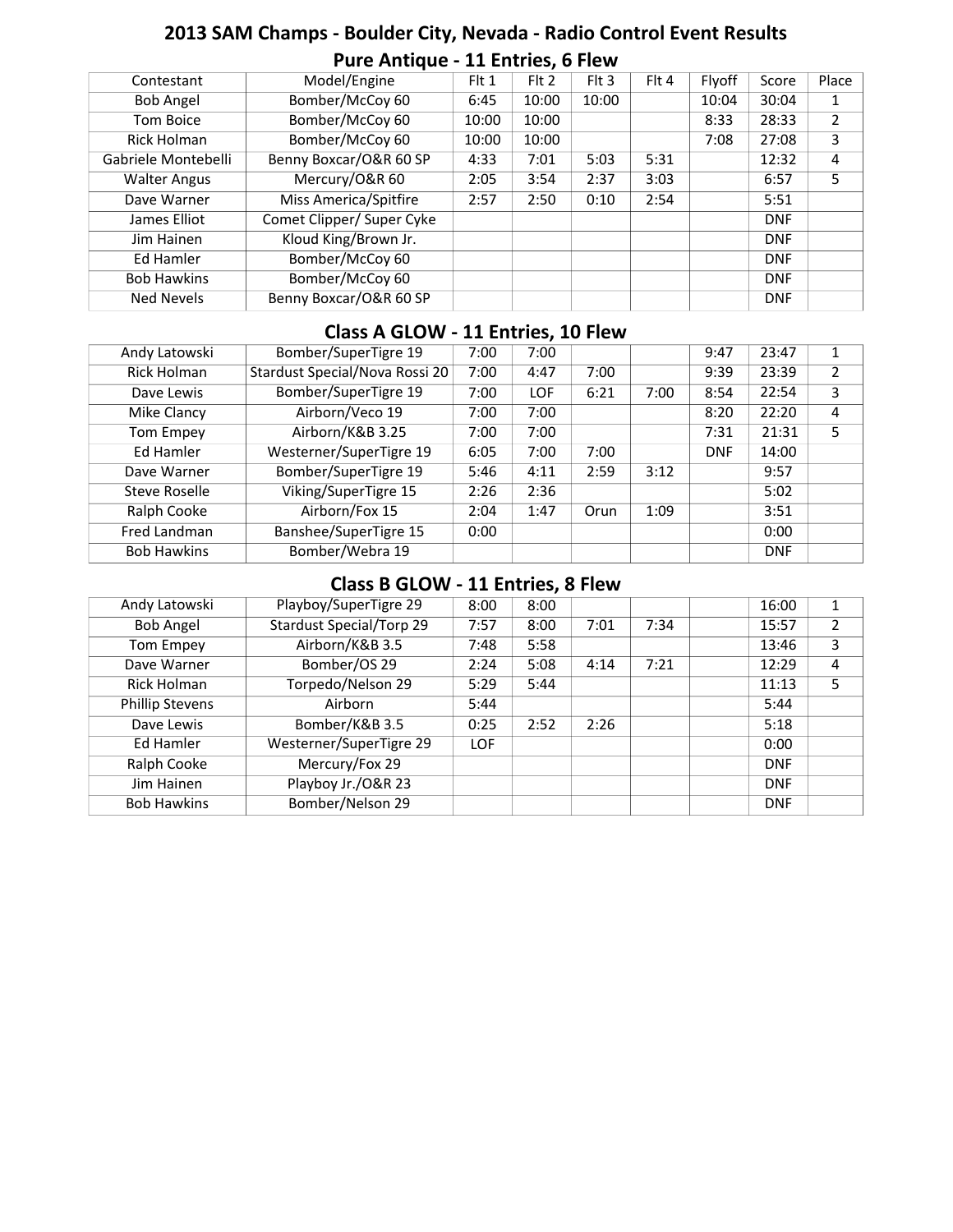#### **2013 SAM Champs - Boulder City, Nevada - Radio Control Event Results Class C GLOW - 7 Entries, 6 Flew**

| Contestant         | Model/Engine               | Flt 1 | F <sub>1</sub> 2 | $Fl$ Fit 3 | Flt 4 | <b>Flvoff</b> | Score      | Place |
|--------------------|----------------------------|-------|------------------|------------|-------|---------------|------------|-------|
| Andy Latowski      | Bomber/Torp 40             | 9:00  | 9:00             |            |       | 5:47          | 23:47      |       |
| Rick Holman        | Airborn/SuperTigre 60      | 8:45  | 3:51             | 9:00       | 9:00  | 4:56          | 22:56      | 2     |
| David Warner       | Airborn/K&B 40RR           | 8:09  | 6:37             | 4:00       |       |               | 14:46      | 3     |
| Dave Lewis         | Bomber/OS 40H              | 6:47  | 4:41             | 3:02       | 6:37  |               | 13:24      | 4     |
| Tom Empey          | Playboy/K&B 5.8            | 0:00  | 6:01             | 5:59       | 5:50  |               | 12:00      | 5     |
| Ralph Cooke        | Dallaire/Magnum 91-4stroke | Orun  |                  |            |       |               | 0:00       |       |
| <b>Bob Hawkins</b> | Bomber/Nelson 40           |       |                  |            |       |               | <b>DNF</b> |       |
|                    |                            |       |                  |            |       |               |            |       |

#### **Class A Ignition - 7 Entries, 6 Flew**

| Tom Boice           | Bomber/Shilen 19         | 7:00       | 7:00       |      |      | 14:00      |   |
|---------------------|--------------------------|------------|------------|------|------|------------|---|
| <b>Walter Angus</b> | Korda Diamond/Elfin 2.49 | 6:44       | 4:59       |      |      | 11:43      | າ |
| Rick Holman         | Bomber/McCoy 19          | 3:06       | 3:06       | 3:28 | 7:00 | 10:28      | 3 |
| <b>Bob Angus</b>    | Bomber/OT 19             | <b>LOF</b> | <b>LOF</b> | 4:00 | 4:31 | 8:31       | 4 |
| Dave Warner         | Airborn/Arden 19         | Orun       | 2:01       | 1:44 | 2:04 | 4:05       |   |
| Ed Hamler           | Airborn/Elfin 2.49       | 0:09       |            |      |      | 0:09       |   |
| <b>Bob Hawkins</b>  | Bomber/Torp 19           |            |            |      |      | <b>DNF</b> |   |
|                     |                          |            |            |      |      |            |   |

# **Class B Ignition - 7 Entries, 4 Flew**

| Tom Boice           | Bomber/McCoy 29        | 8:00 | 8:00 |      |      | 16:00      | 1 |
|---------------------|------------------------|------|------|------|------|------------|---|
| Dave Warner         | Airborn/Torp 29        | 5:05 | 5:27 | 7:57 | 5:51 | 13:48      | 2 |
| Rick Holman         | Bomber/McCoy 29        | 8:00 |      |      |      | 8:00       | 3 |
| Fred Landman        | Coronet/O&R 23         | 0:40 | 2:34 | 1:14 | 0:32 | 3:48       | 4 |
| <b>Bob Angus</b>    | Korda Diamond/McCoy 29 |      |      |      |      | <b>DNF</b> |   |
| <b>Walter Angus</b> | Ascender/Torp 29       |      |      |      |      | <b>DNF</b> |   |
| Ed Hamler           | Airborn/Torp 29        |      |      |      |      | <b>DNF</b> |   |
| <b>Bob Hawkins</b>  | Bomber/Torp 29         |      |      |      |      | <b>DNF</b> |   |

#### **Class C Ignition - 13 Entries, 6 Flew**

| Tom Boice              | Bomber/McCoy 60        | 9:00 | 9:00 |      |      | 4:38 | 22:38      | $\mathbf{1}$   |
|------------------------|------------------------|------|------|------|------|------|------------|----------------|
| Ed Hamler              | Westerner/McCoy 60     | 9:00 | 8:56 | 9:00 |      | 3:22 | 21:22      | $\overline{2}$ |
| Rick Holman            | Bomber/McCoy 60        | 6:14 | 7:55 | 6:02 | 4:09 |      | 14:09      | 3              |
| <b>Walther Gianati</b> | Airborn/McCoy 60       | 5:55 | 6:19 | 4:21 |      |      | 12:14      | 4              |
| Luigi Sola             | Bomber/McCoy 49        | 5:11 | 5:37 |      |      |      | 10:48      | 5              |
| Fred Landman           | Hayseed/EDCO 60        | 4:52 | 5:01 | 5:01 |      |      | 10:02      |                |
| <b>Bob Angel</b>       | Bomber/McCoy 60        |      |      |      |      |      | <b>DNF</b> |                |
| <b>Bob Angus</b>       | Hayseed/McCoy 60       |      |      |      |      |      | <b>DNF</b> |                |
| <b>Walter Angus</b>    | Bomber/Orwick 64       |      |      |      |      |      | <b>DNF</b> |                |
| <b>Bob Hawkins</b>     | Bomber/McCoy 60        |      |      |      |      |      | <b>DNF</b> |                |
| Gabriele Montebelli    | Benny Boxcar/O&R 60 SP |      |      |      |      |      | <b>DNF</b> |                |
| Ned Nevels             | Benny Boxcar/O&R 60 SP |      |      |      |      |      | <b>DNF</b> |                |
| Dave Warner            | Miss America/Spitfire  |      |      |      |      |      | <b>DNF</b> |                |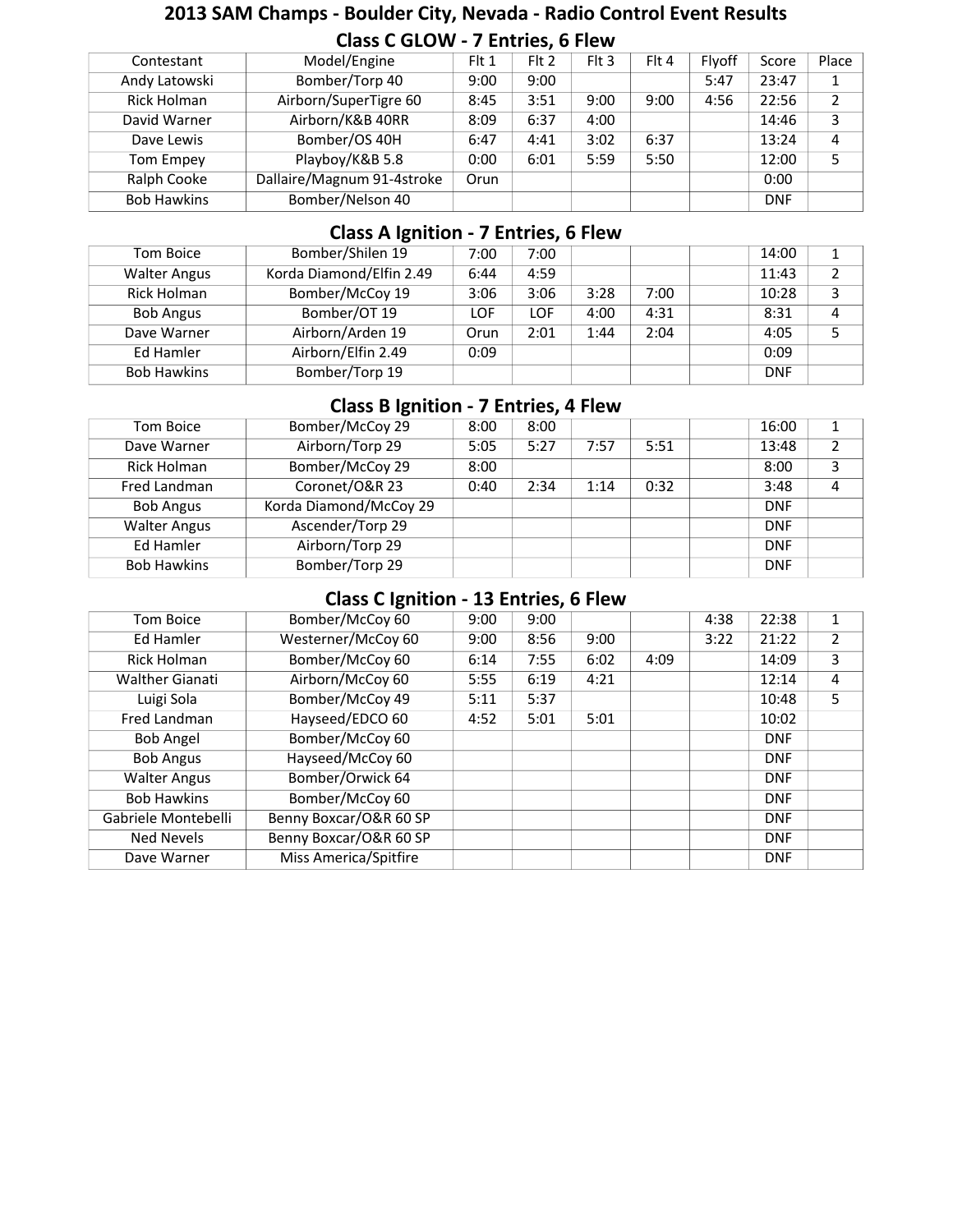# **2013 SAM Champs - Boulder City, Nevada - Radio Control Event Results Ohlsson Sideport, Don Bekins and Gabriele Montebelli, Sponsors - 15 Entries, 8 Flew**

|              |              |       |       |            |       | Score      | Place          |
|--------------|--------------|-------|-------|------------|-------|------------|----------------|
| Clipper Mk I | 7:00         | 7:00  |       |            | 2:40  | 16:40      | 1              |
| Eaglet       | 1:15         | 7:00  | 7:00  |            | 2:33  | 16:33      | $\overline{2}$ |
| Ethy         | 4:18         | 5:08  | 2:41  | 3:54       |       | 9:26       | 3              |
| Miss America | 6:34         | 1:34  |       |            |       | 8:08       | 4              |
| Mercury      | 5:26         |       |       |            |       | 5:26       | 5              |
| Clipper      | 4:03         | 0:37  |       |            |       | 4:40       |                |
| Bomber       | 1:36         | 1:50  | 1:28  | 1:52       |       | 3:42       |                |
| Lanzo RC-1   | Crash        |       |       |            |       | 0:00       |                |
| Kloud King   |              |       |       |            |       | <b>DNF</b> |                |
| Bomber       |              |       |       |            |       | <b>DNF</b> |                |
| Bomber       |              |       |       |            |       | <b>DNF</b> |                |
| Record Hound |              |       |       |            |       | <b>DNF</b> |                |
| Westerner    |              |       |       |            |       | <b>DNF</b> |                |
| Benny Boxcar |              |       |       |            |       | <b>DNF</b> |                |
| Benny Boxcar |              |       |       |            |       | <b>DNF</b> |                |
|              | Model/Engine | Flt 1 | Flt 2 | $Fl$ Flt 3 | Flt 4 | Flyoff     |                |

#### **Antique GLOW - 6 Entries, 5 Flew**

| Rick Holman        | Airborn/SuperTigre 60      | 10:00 | 10:00 |       |      | 9:14 | 29:14      | 1. |
|--------------------|----------------------------|-------|-------|-------|------|------|------------|----|
| Andy Latowski      | Bomber/Torp 40             | 9:34  | 10:00 | 10:00 |      | 7:55 | 27:55      |    |
| Dave Lewis         | Bomber/OS 40H              | 6:48  | LOF   | 8:28  | 9:06 |      | 17:34      |    |
| Dave Warner        | Airborn/K&B 40RR           | 6:20  | 4:27  |       |      |      | 10:47      | 4  |
| Ralph Cooke        | Dallaire/Magnum 91-4stroke | 1:53  |       |       |      |      | 1:53       |    |
| <b>Bob Hawkins</b> | Bomber/Nelson 40           |       |       |       |      |      | <b>DNF</b> |    |

### **Ohlsson 23, Ed Solenberger and SAM 27, Sponsors - 8 Entries, 4 Flew**

#### **Howard Osegueda and Don Bekins Trophy Winner for Ohlsson 23 High Time - Tom Boice**

| Tom Boice           | Playboy Jr. | 3:40       | 3:42 |      |  | 7:22       |  |
|---------------------|-------------|------------|------|------|--|------------|--|
| Fred Landman        | Comet       | 1:19       | 1:11 | 1:02 |  | 2:30       |  |
| <b>Bob Angus</b>    | Mike        | <b>LOF</b> | 2:23 | LOF  |  | 2:23       |  |
| Loren Kramer        | Playboy Jr. | 0:48       |      |      |  | 0:48       |  |
| <b>Walter Angus</b> | Playboy Jr. |            |      |      |  | <b>DNF</b> |  |
| Jim Hainen          | Playboy Jr. |            |      |      |  | <b>DNF</b> |  |
| <b>Bob Hawkins</b>  | Korda       |            |      |      |  | <b>DNF</b> |  |
| Andy Latowski       | Westerner   |            |      |      |  | <b>DNF</b> |  |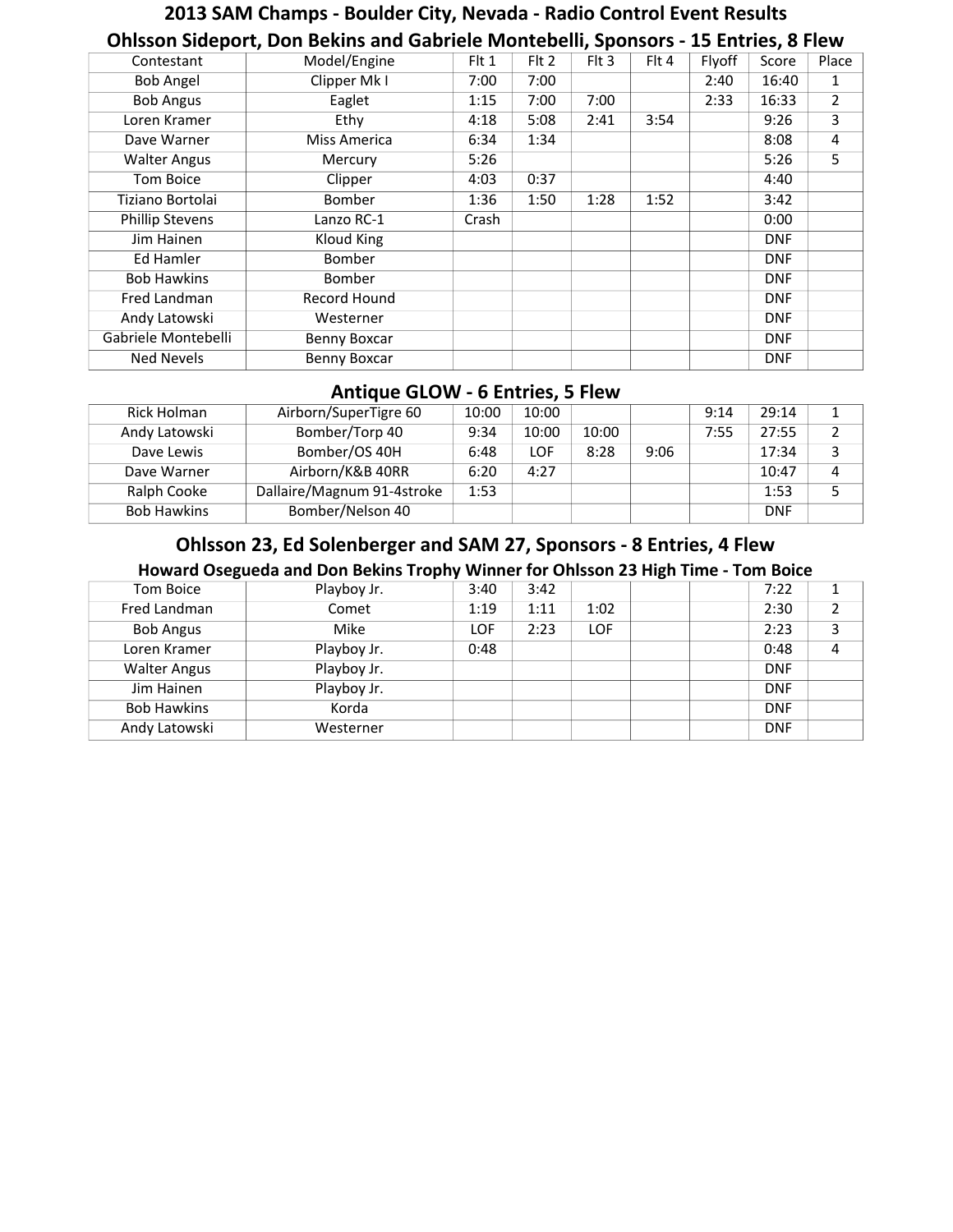#### **Speed 400 LMR - 22 Entries, 18 Flew**<br>Model | Flt 1 | Flt 2 | Flt 3 | Contestant | Model | Flt 1 | Flt 2 | Flt 3 | Flt 4 | Flyoff | Score | Place Playboy Sr. 15:00 15:00 15:00 12:51 42:51 1 13:02 | 14:38 | 15:00 | 15:00 | 12:35 | 42:35 | 2 Viking | 11:11 | 15:00 | 5:48 | 15:00 | 10:16 | 40:16 | 3  $6:09$  | 11:22 | 15:00 | 15:00 | DNF | 30:00 | 4 Dave Harding TU-ANT (Scale) 12:49 15:00 37:49 5 Phillip Stevens Bomber 12:13 15:00 5:34 6:50 James Wiseman Rambler 6:35 15:00 11:28 5:04 15:00 8:46 8:31 8:55 Loren Kramer Playboy Cabin 10:48 13:05 9:46 7:06 Tommy Gray Lanzo Baby Bird | 11:24 | 10:12 | 8:12 | OOS | | 21:36 Mike Clancy **10:53** 9:05 Cessna AW (Scale) LOF 8:23 5:52 7:36 15:59 Steve Roselle Dallaire Sportster 6:24 9:02 6:05 15:26 Dave Harding Antoinette (Pre-1914) 5:15 9:45 15:00 **\$100**  9:02 9:02 Blackburn (1912) 4:15 4:18 4:24 3:52 8:42 MG-2 7:09 7:09 7:09 Richard Dick Playboy 5:33 crash 5:33 5:33 DNF Dave Harding Stardust Special DNF Mike Myers **Tomahawk** DNF Dave Warner Miss America DNF Flyoff Phil Bernhardt Jack Hiner Airborn | 13:02 | 14:38 | 15:00 | 15:00 | 12:35 | 42:35 Aric Wilmunder 40:16 Andy Latowski Dallaire Sportster 6:09 11:22 15:00 15:00 DNF 30:00 27:49 27:13 26:28 Richard Bartkowski Lanzo Stick Cabin 15:00 8:46 8:31 8:55 23:55 23:53 Kerswap 10:53 9:05 | 19:58 Steve Moskal Kirby Hinson Airborn Steve Moskal Bob Galler Ed Hamler Airborn

# **2013 SAM Champs - Boulder City, Nevada - Radio Control Event Results**

#### **FoxaCoy, Tom McCoy and The Mulhollands, Sponsors - 6 Entries, 4 Flew**

| Contestant         | Model/Engine  | Flt 1 | Flt 2 | $Fl$ Fit 3 | Flt 4 | Flyoff | Score      | Place |
|--------------------|---------------|-------|-------|------------|-------|--------|------------|-------|
| Walt Reuszer       | Bomber        | 7:00  | 7:00  |            |       |        | 14:00      |       |
| Bob Covolo         | Bomber/McCoy  | 5:10  | 5:27  | 4:57       | 2:18  |        | 10:37      | n.    |
| Andy Latowski      | Westerner/Fox | 3:28  | 5:11  |            |       |        | 8:39       |       |
| Dave Warner        | Airborn/Fox   | 2:09  | 2:51  | 3:43       | 4:22  |        | 8:05       |       |
| Tom Boice          | Playboy/McCoy |       |       |            |       |        | <b>DNF</b> |       |
| <b>Bob Hawkins</b> | Bomber/McCoy  |       |       |            |       |        | <b>DNF</b> |       |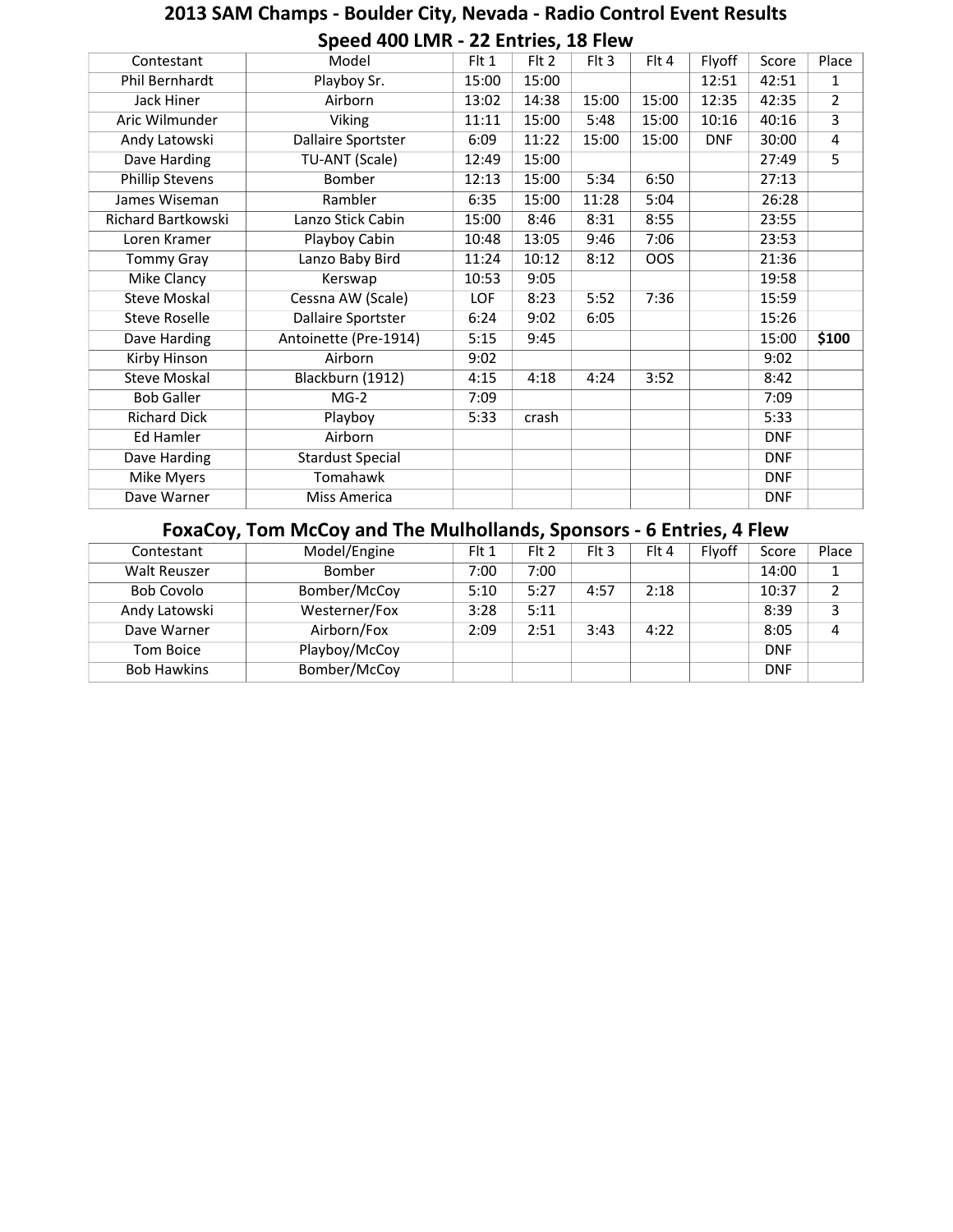|                        | 1/2 A Texaco - 20 Entries, 13 Flew |       |            |            |            |            |                |
|------------------------|------------------------------------|-------|------------|------------|------------|------------|----------------|
| Contestant             | Model                              | Flt 1 | Flt 2      | $Fl$ 3     | Flyoff     | Score      | Place          |
| Phil Bernhardt         | Bomber                             | 15:00 | <b>LOF</b> | 15:00      | 14:38      | 44:38      | 1              |
| Andy Latowski          | Bomber                             | 15:00 | 15:00      |            | <b>DNF</b> | 30:00      | $\overline{2}$ |
| <b>Walther Gianati</b> | Diavolo                            | 12:59 | 15:00      | <b>LOF</b> |            | 27:59      | $\overline{3}$ |
| <b>Bob Angel</b>       | Playboy Jr.                        | 5:52  | 9:03       | 15:00      |            | 24:03      | 4              |
| <b>Phillip Stevens</b> | Bomber                             | 7:49  | 15:00      | 8:06       |            | 23:06      | $\overline{5}$ |
| <b>Walt Reuszer</b>    | Bomber                             | 0:00  | 11:23      | 9:23       |            | 20:46      |                |
| Tiziano Bortolai       | <b>KL 61</b>                       | 9:19  | 9:39       | 5:48       |            | 18:58      |                |
| John Selby             | Playboy Sr.                        | 7:55  | 8:10       | 9:00       |            | 17:10      |                |
| Dave Warner            | <b>Miss America</b>                | 3:05  | 7:23       | 6:21       |            | 13:44      |                |
| Gabriele Montebelli    | Dallaire Sportster                 | 6:05  | 3:56       | 5:19       |            | 11:24      |                |
| <b>Rick Holman</b>     | Airborn                            | 4:27  | 4:56       | 6:27       |            | 11:23      |                |
| Loren Kramer           | Airborn                            | 2:28  | 8:22       |            |            | 10:50      |                |
| Dave Lewis             | Anderson Pylon Model               | 0:06  | 2:29       | 2:32       |            | 5:01       |                |
| Tom Boice              | Bomber                             |       |            |            |            | <b>DNF</b> |                |
| Mike Clancy            | Playboy Sr.                        |       |            |            |            | <b>DNF</b> |                |
| <b>Ed Hamler</b>       | Airborn                            |       |            |            |            | <b>DNF</b> |                |
| <b>Bob Hawkins</b>     | Bomber                             |       |            |            |            | <b>DNF</b> |                |
| Fred Landman           | <b>Baby Bird</b>                   |       |            |            |            | <b>DNF</b> |                |
| Aric Wilmunder         | Viking                             |       |            |            |            | <b>DNF</b> |                |
| Van Wilson             | Fox 107                            |       |            |            |            | <b>DNF</b> |                |

# **2013 SAM Champs - Boulder City, Nevada - Radio Control Event Results**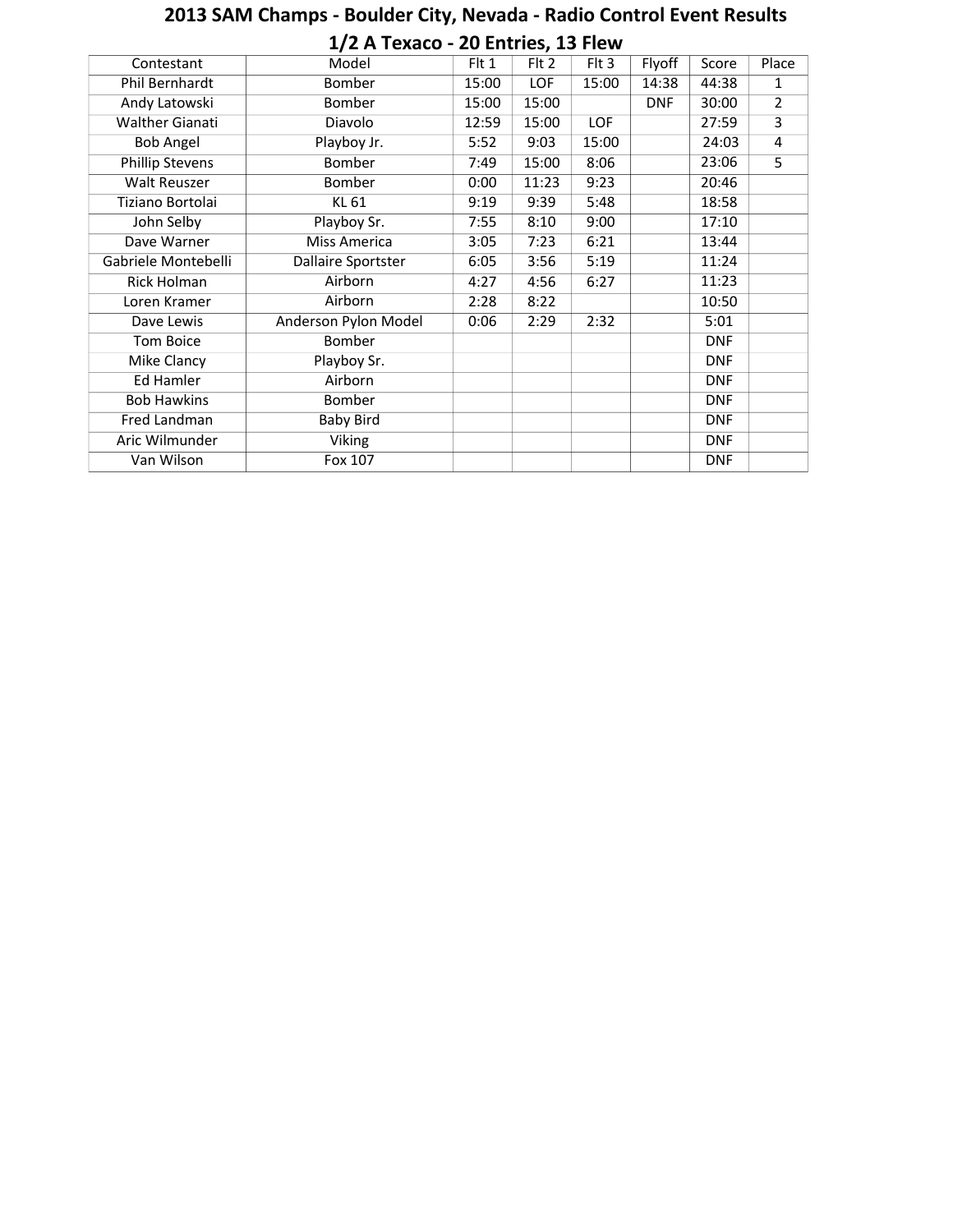# **2013 SAM Champs - Boulder City, Nevada - Radio Control Event Results Electric LMR - 11 Entries, 11 Flew**

| Contestant          | Model/Motor                  | Flt 1 | F <sub>1</sub> 2 | $Fl$ Fit 3 | Flyoff | Score | Place |
|---------------------|------------------------------|-------|------------------|------------|--------|-------|-------|
| Jack Hiner          | Airborn/Neu 1509             | 10:00 | 10:00            |            | 14:52  | 34:52 | 1     |
| Luigi Sola          | Bomber/Hyperion              | 10:00 | 10:00            |            | 14:19  | 34:19 | 2     |
| Richard Bartkowski  | Record Hound/Feigo 400       | 3:26  | 10:00            | 10:00      | 10:47  | 30:47 | 3     |
| Aric Wilmunder      | Playboy Sr./Turnigy 500W     | 7:42  | 10:00            | 10:00      | 9:42   | 29:42 | 4     |
| Dick Irwin          | Stardust Special/Neu 1110/D  | 6:42  | 10:00            | 9:10       |        | 19:10 | 5     |
| <b>Bob Galler</b>   | Viking/Astro 04              | 10:00 | 9:10             | 0:00       |        | 19:10 |       |
| Dave Warner         | Airborn/BL 2814/6            | 8:46  | 9:29             |            |        | 18:15 |       |
| Mike Clancy         | Playboy Cabin/AXI 2820       | 8:05  | 5:38             | 10:00      |        | 18:05 |       |
| <b>Richard Dick</b> | Playboy Sr.                  | 5:35  | 6:41             | 9:53       |        | 16:34 |       |
| <b>Steve Moskal</b> | Bomber                       | 5:50  | 3:21             |            |        | 9:11  |       |
| Dave Harding        | Stardust Special/Neu 1506-17 | 7:41  | <b>LOF</b>       |            |        | 7:41  |       |

#### **Electric Replica, Steve Moskal and SAM 100, Sponsors - 5 Entries, 4 Flew**

| Steve Moskal        | 1910 Comet Sailplane      | Orun  | 4:19 | 6:11 | 5:51 | 12:02      |  |
|---------------------|---------------------------|-------|------|------|------|------------|--|
| Dave Harding        | <b>Stardust Special</b>   | 10:00 | 0:18 |      |      | 10:18      |  |
| <b>Bob Galler</b>   | American Ace              | 1:26  |      |      |      | 1:26       |  |
| <b>Richard Dick</b> | <b>Strato Streak</b>      | 0:00  |      |      |      | 0:00       |  |
| Mike Myers          | <b>Scientific Mercury</b> |       |      |      |      | <b>DNF</b> |  |

#### **Electric Wakefield - 3 Entries, 3 Flew**

| Richard Bartkowski | 1936 Fairly Wakefield/S300 | 3:47 | 7:00 | 7:00 | 14:00 |      |
|--------------------|----------------------------|------|------|------|-------|------|
| Dave Harding       | 1939 Jack North/S300       | 5:45 | 7:00 | 0:00 | 12:45 |      |
| Jack Hiner         | Stahl Gypsy/S300           | 4:45 | 4:45 | 5:09 | 9:54  | 0:00 |

#### **1/2 A Scale Duration, Randall Krystosek, Sponsor - 2 Entries, 2 Flew**

| Tom Boice       | <b>AVRO</b>     | 8:40<br>    | 8:49       | 15:00 | ו4∆י3כ<br>23.TJ |  |
|-----------------|-----------------|-------------|------------|-------|-----------------|--|
| Fred<br>Landman | Faylorcraft 057 | ∩ר∙<br>∪.∠∪ | ∩۰11<br>◡… | 0:05  | 0.21<br>ັບ.ບ⊥   |  |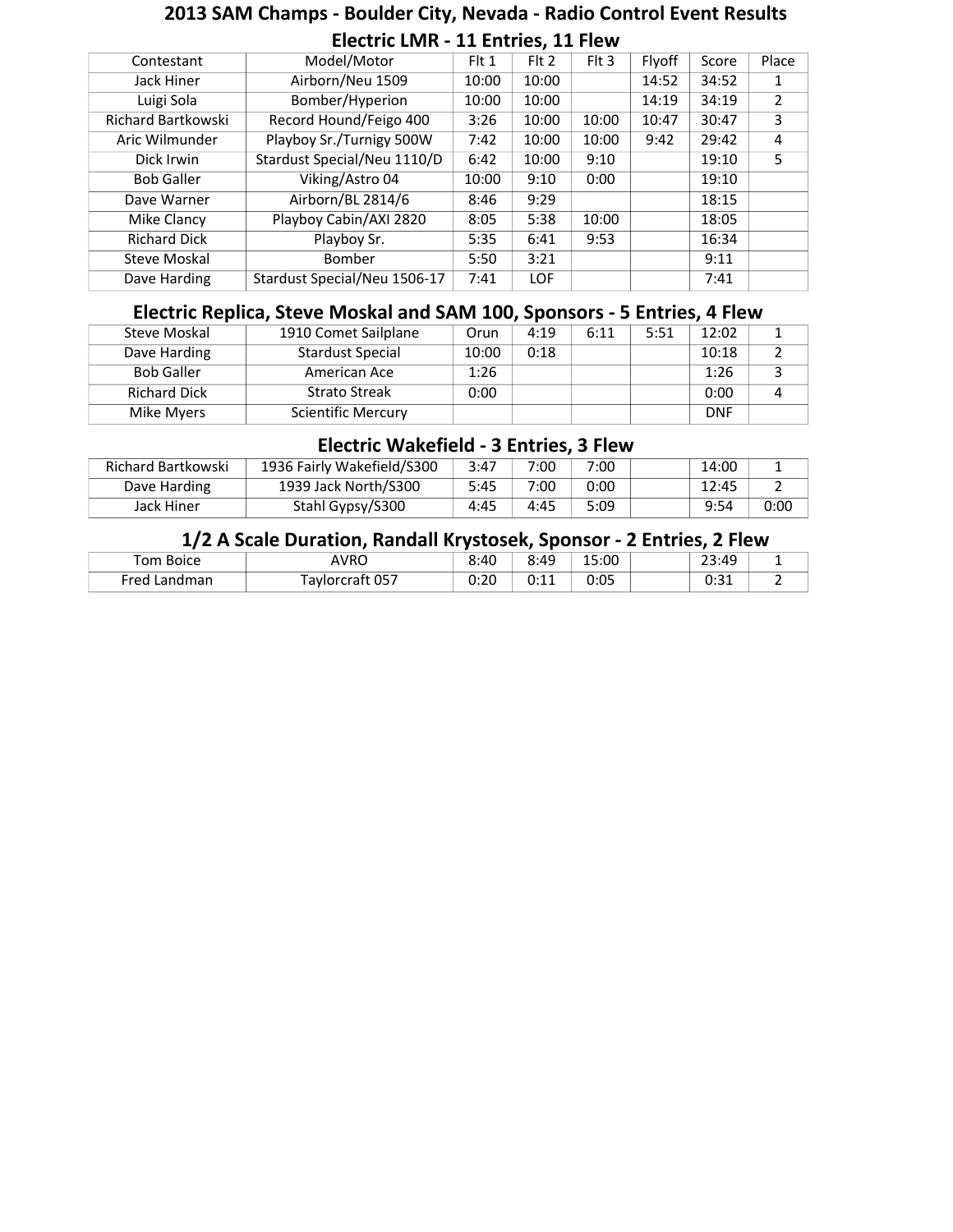# **2013 SAM Champs - Boulder City, Nevada - Radio Control Event Results Texaco Ignition - 11 Entries, 5 Flew**

| Contestant             | Model/Engine           | $F$ It 1 | $Fl$ Fit 2 | $Fl$ Flt 3 | Score      | Place          |
|------------------------|------------------------|----------|------------|------------|------------|----------------|
| Tom Boice              | Bomber/OS 75-4stroke   | 44:37    |            |            | 44:37      | 1              |
| <b>Walt Reuszer</b>    | Bomber/OS 60-4stroke   | 31:24    |            |            | 31:24      | $\overline{2}$ |
| <b>Walther Gianati</b> | Airborn/O&R 60 SP      | 13:30    | 8:09       | 17:23      | 17:23      | 3              |
| Dave Warner            | Miss America/O&R 60 SP | 6:15     | 8:50       |            | 8:50       | 4              |
| <b>Phillip Stevens</b> | Bomber/OS 40           | 7:12     |            |            | 7:12       | 5              |
| Tiziano Bortolai       | Bomber/O&R 60 SP       |          |            |            | <b>DNF</b> |                |
| Jim Hainen             | Kloud King/Brown       |          |            |            | <b>DNF</b> |                |
| Ed Hamler              | Bomber/O&R 60 SP       |          |            |            | <b>DNF</b> |                |
| <b>Bob Hawkins</b>     | Bomber/OS 60-4stroke   |          |            |            | <b>DNF</b> |                |
| Gabriele Montebelli    | Benny Boxcar/O&R 60 SP |          |            |            | <b>DNF</b> |                |
| Mike Myers             | Kloud King/Brown       |          |            |            | <b>DNF</b> |                |

#### **Ed Roberts Trophy Winner for RC Texaco High Time - Tom Boice**

#### **Texaco Glow - 10 Entries, 9 Flew**

| Luigi Sola             | Bomber/MVVS 60          | 26:49 | 21:39 |       | 26:49      | 1 |
|------------------------|-------------------------|-------|-------|-------|------------|---|
| <b>Walther Gianati</b> | Airborn/PAW 40          | 21:35 | 7:40  | 26:44 | 26:44      | 2 |
| Tiziano Bortolai       | Bomber/MVVS 60          | 19:34 | 22:28 |       | 22:28      | 3 |
| Andy Latowski          | Airborn/Enya 46         | 17:22 | 21:46 | 4:00  | 21:46      | 4 |
| Mike Young             | Bomber/Irvine 40        | 16:19 | 0:58  |       | 16:19      | 5 |
| Dave Lewis             | Bomber/OS 4stroke       | 13:16 | 9:14  | 9:38  | 13:16      |   |
| Dave Warner            | Airborn/HP4stroke       | 9:15  | 8:06  | 10:42 | 10:42      |   |
| Mike Clancy            | Airborn/Veco 19         | 7:40  | 10:19 |       | 10:19      |   |
| Ralph Cooke            | Dallaire/Magnum 4stroke | 3:27  |       |       | 3:27       |   |
| <b>Bob Hawkins</b>     | Bomber/OS 4stroke       |       |       |       | <b>DNF</b> |   |

#### **Brown Junior Texaco - 11 Entries, 2 Flew**

| Gabriele Montebelli | Benny Boxcar              | 9:00 | 2:42 | 9:00       | 1              |
|---------------------|---------------------------|------|------|------------|----------------|
| Jim Hainen          | Kloud King                | 5:41 | 4:39 | 5:41       | $\overline{2}$ |
| Bob Angel           | Kloud Queen               |      |      | <b>DNF</b> |                |
| <b>Bob Angus</b>    | Lanzo RC-1                |      |      | <b>DNF</b> |                |
| Tom Boice           | Folly                     |      |      | <b>DNF</b> |                |
| Ed Hamler           | <b>Trenton Terror</b>     |      |      | <b>DNF</b> |                |
| Dave Harding        | <b>Weathers Westerner</b> |      |      | <b>DNF</b> |                |
| <b>Bob Hawkins</b>  | Lanzo RC-1                |      |      | <b>DNF</b> |                |
| <b>Bob Miller</b>   | 1938 Berryloid Winner     |      |      | <b>DNF</b> |                |
| Mike Myers          | Kloud King                |      |      | <b>DNF</b> |                |
| Dave Warner         | Miss America              |      |      | <b>DNF</b> |                |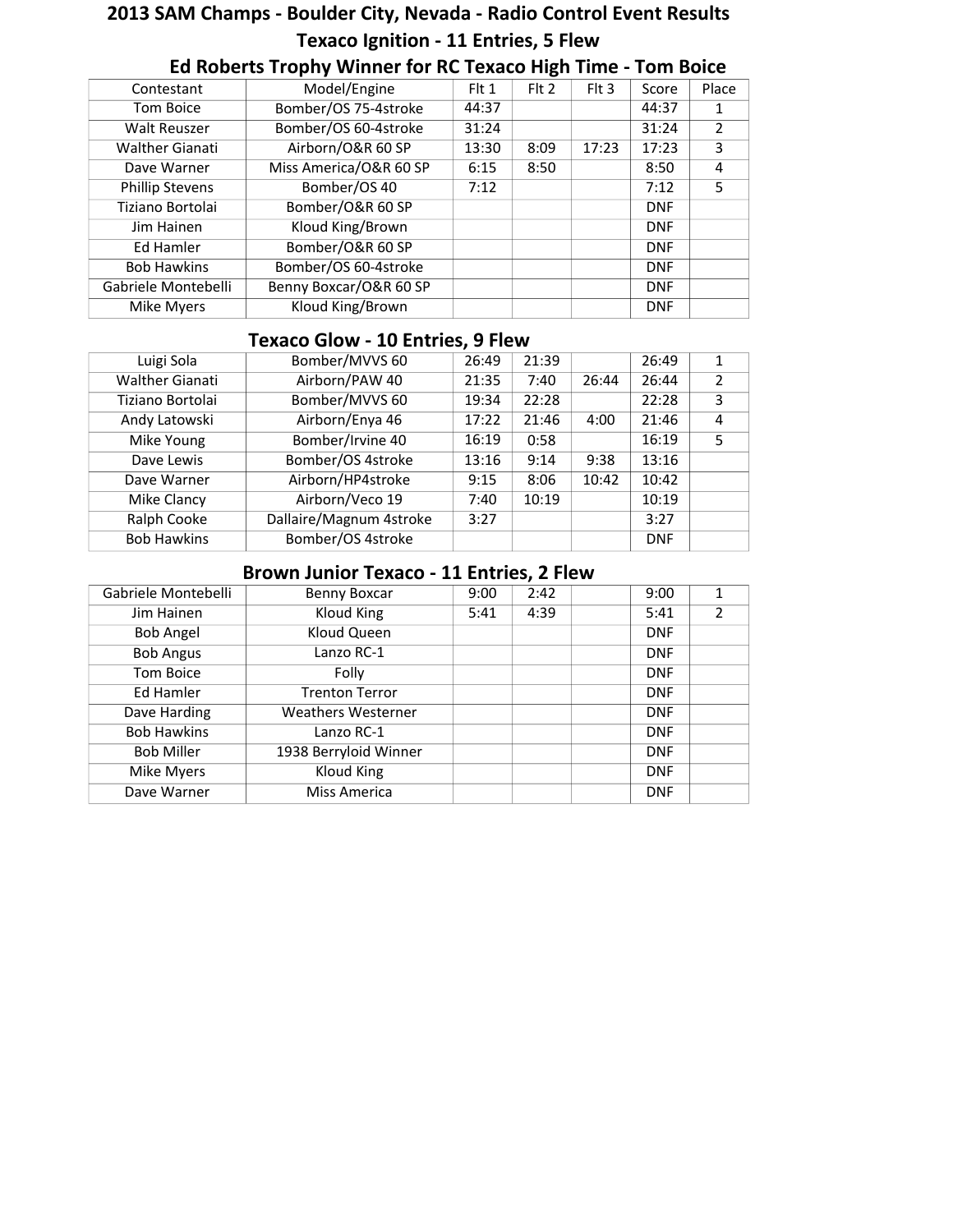# **2013 SAM Champs - Boulder City, Nevada - Radio Control Event Results**

| Contestant          | Model/Motor                | Flt 1      | Flt 2 | $F$ It 3   | Score      | Place          |
|---------------------|----------------------------|------------|-------|------------|------------|----------------|
| Tom Boice           | Bomber/OS 20               | 15:00      | 10:04 |            | 25:04      | 1              |
| Dave Warner         | Airborn/HP 21-4stroke      | 13:25      | 9:26  | <b>LOF</b> | 22:51      | $\overline{2}$ |
| Tom Empey           | Airborn/K&B 3.25           | <b>LOF</b> |       |            | 0:00       | 3              |
| Mike Clancy         | Playboy/Veco 19            |            |       |            | <b>DNF</b> |                |
| Ralph Cooke         | Airborn/Fox 15             |            |       |            | <b>DNF</b> |                |
| <b>Bob Hawkins</b>  | Bomber/Taifun              |            |       |            | <b>DNF</b> |                |
| Fred Landman        | Anderson Pylon Model/OT 19 |            |       |            | <b>DNF</b> |                |
| Gabriele Montebelli | Dallaire Sportster/PIM 09  |            |       |            | <b>DNF</b> |                |
| Mike Myers          | Airborn/OS 20              |            |       |            | <b>DNF</b> |                |

### **Class A Texaco, Kirby Hinson, Sponsor - 9 Entries, 3 Flew**

#### **Spirit Of SAM Electric, Eut Tileston, Sponsor - 4 Entries, 3 Flew**

#### **Colin Borthwick Memorial Trophy Winner - Richard Bartkowski**

| Richard Bartkowski | Skyrocket                     | 32:25 | 23:32 |       | 23:32      |  |
|--------------------|-------------------------------|-------|-------|-------|------------|--|
| Dave Harding       | 1939 Jack North               | 20:50 | 21:26 | 21:57 | 21:26      |  |
| Jack Hiner         | Miss Production/Silver Bullet | 25:17 | 21:09 | 2:47  | 21:09      |  |
| <b>Phil Pearce</b> | <b>Albatross</b>              |       |       |       | <b>DNF</b> |  |

#### **Brown Junior LER, Jim Hainen, Sponsor - 14 Entries, 10 Flew**

| Tom Boice              | Folly                     | 16:17 | 14:24 |      | 16:17      | 1              |
|------------------------|---------------------------|-------|-------|------|------------|----------------|
| <b>Bob Angel</b>       | Kloud Queen               | 5:36  | 9:14  |      | 9:14       | $\overline{2}$ |
| Gabriele Montebelli    | Benny Boxcar              | 5:34  | 7:11  | 6:32 | 7:11       | 3              |
| <b>Bob Angus</b>       | Mercury                   | 5:41  | 6:49  | 7:01 | 7:01       | 4              |
| Fred Landman           | Lanzo RC-1                | 6:40  | 1:36  | 6:22 | 6:40       | 5              |
| <b>Phillip Stevens</b> | Folly                     | 1:35  | 5:30  | 2:19 | 5:30       |                |
| Andy Latowski          | Folly                     | 3:51  |       |      | 3:51       |                |
| Jim Hainen             | Kloud King                | 1:46  | 1:31  |      | 1:46       |                |
| Dave Warner            | Miss America              | 0:00  | 0:00  |      | 0:00       |                |
| <b>Walter Angus</b>    | Kloud King                |       |       |      | <b>DNF</b> |                |
| Ed Hamler              | <b>Trenton Terror</b>     |       |       |      | <b>DNF</b> |                |
| Dave Harding           | <b>Weathers Westerner</b> |       |       |      | <b>DNF</b> |                |
| <b>Bob Miller</b>      | 1938 Berryloid Winner     |       |       |      | <b>DNF</b> |                |
| <b>Mike Myers</b>      | Kloud King                |       |       |      | <b>DNF</b> |                |